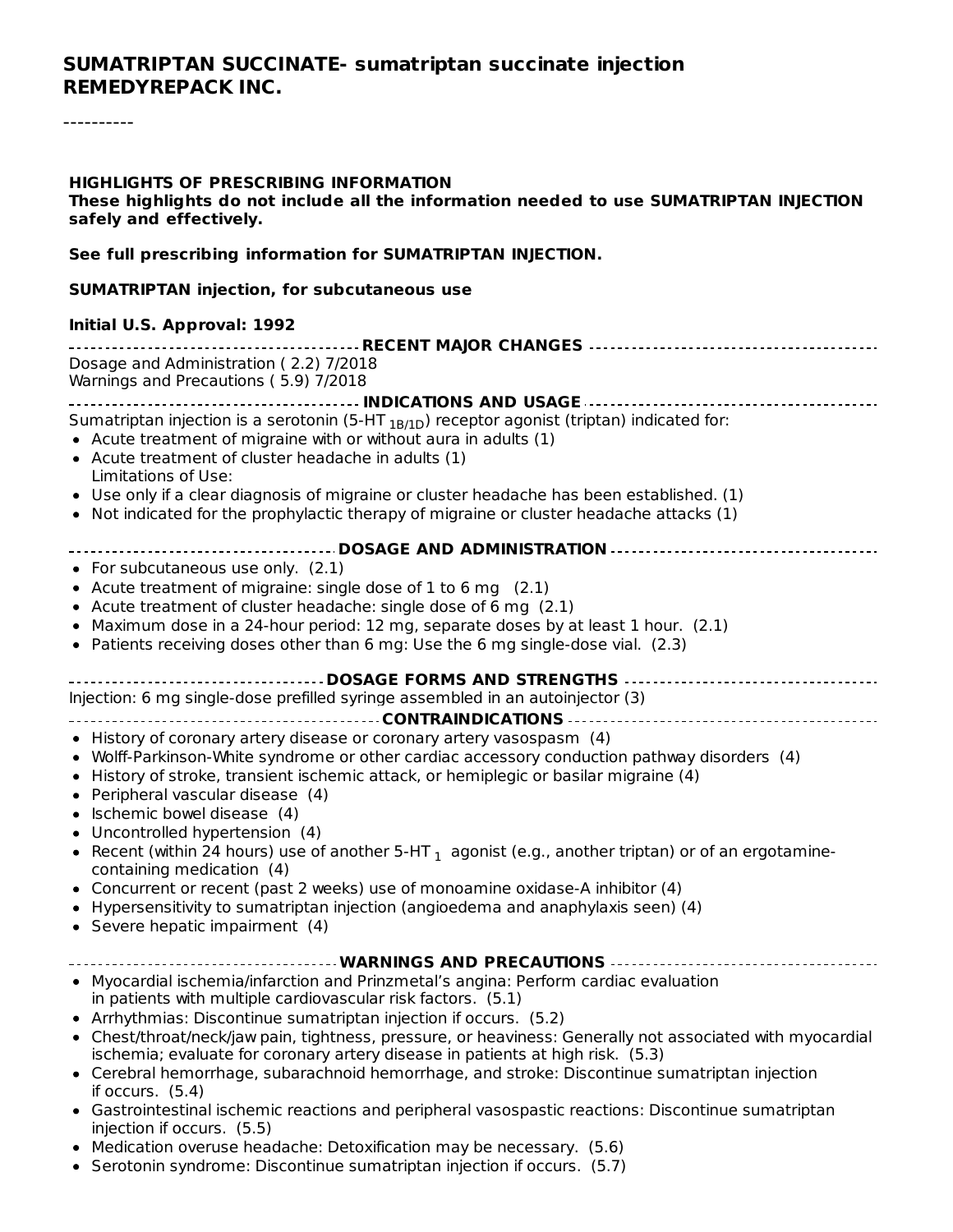• Seizures: Use with caution in patients with epilepsy or a lowered seizure threshold. (5.10)

**ADVERSE REACTIONS** Most common adverse reactions (≥5% and > placebo) were injection site reactions, tingling, dizziness/vertigo, warm/hot sensation, burning sensation, feeling of heaviness, pressure sensation, flushing, feeling of tightness, and numbness (6.1) **To report SUSPECTED ADVERSE REACTIONS, contact Dr.Reddy's Laboratories Inc., at 1-888- 375-3784 or FDA at 1-800-FDA-1088 or www.fda.gov/medwatch**

**USE IN SPECIFIC POPULATIONS**

• Pregnancy: Based on animal data, may cause fetal harm (8.1)

**See 17 for PATIENT COUNSELING INFORMATION and FDA-approved patient labeling. Revised: 8/2021**

#### **FULL PRESCRIBING INFORMATION: CONTENTS\***

- **1 INDICATIONS AND USAGE**
- **2 DOSAGE AND ADMINISTRATION**
	- **2.1 Dosing Information**
	- **2.2 Administration Using the Sumatriptan Autoinjector**
	- **2.3 Administration of Doses of Sumatriptan Injection Other than 6 mg**
- **3 DOSAGE FORMS AND STRENGTHS**
- **4 CONTRAINDICATIONS**
- **5 WARNINGS AND PRECAUTIONS**
	- **5.1 Myocardial Ischemia, Myocardial Infarction, and Prinzmetal's Angina**
	- **5.2 Arrhythmias**
	- **5.3 Chest, Throat, Neck and /or Jaw Pain/Tightness/Pressure**
	- **5.4 Cerebrovascular Events**
	- **5.5 Other Vasospasm Reactions**
	- **5.6 Medication Overuse Headache**
	- **5.7 Serotonin Syndrome**
	- **5.8 Increase in Blood Pressure**
	- **5.9 Hypersensitivity Reactions**
	- **5.10 Seizures**
- **6 ADVERSE REACTIONS**
	- **6.1 Clinical Trials Experience**
	- **6.2 Postmarketing Experience**
- **7 DRUG INTERACTIONS**
	- **7.1 Ergot-Containing Drugs**
	- **7.2 Monoamine Oxidase-A Inhibitors**
	- **7.3 Other 5-HT Agonists 1**

**7.4 Selective Serotonin Reuptake Inhibitors/Serotonin Norepinephrine Reuptake Inhibitors and Serotonin Syndrome**

#### **8 USE IN SPECIFIC POPULATIONS**

- 8.1 Pregnancy
- 8.2 Lactation
- 8.4 Pediatric Use
- 8.5 Geriatric Use
- **10 OVERDOSAGE**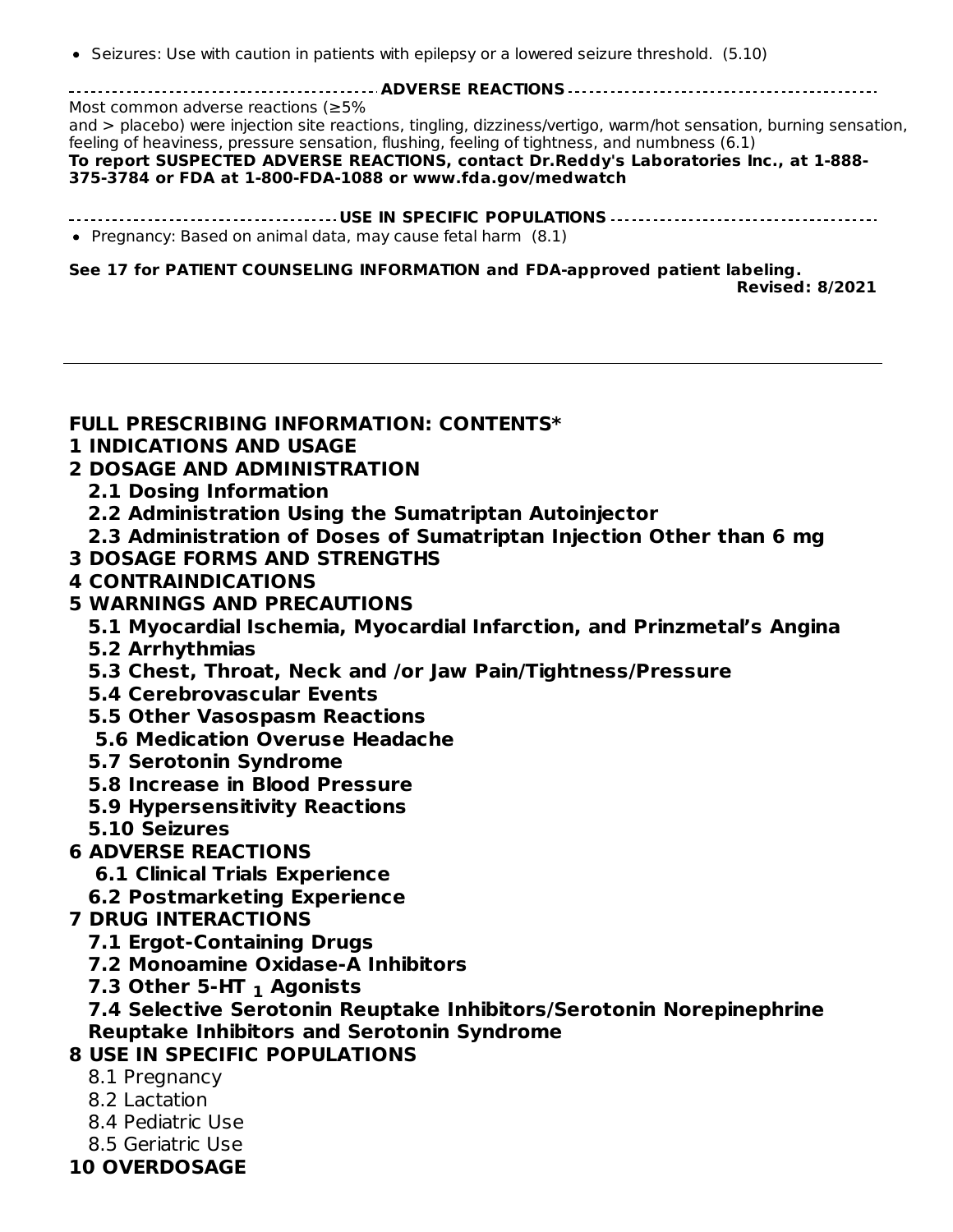### **11 DESCRIPTION**

## **12 CLINICAL PHARMACOLOGY**

12.1 Mechanism of Action

12.2 Pharmacodynamics

12.3 Pharmacokinetics

### **13 NONCLINICAL TOXICOLOGY**

13.1 Carcinogenesis, Mutagenesis, Impairment of Fertility

13.2 Animal Toxicology and/or Pharmacology

## **14 CLINICAL STUDIES**

#### **14.1 Migraine**

**14.2 Cluster Headache**

### **16 HOW SUPPLIED/STORAGE AND HANDLING**

#### **17 PATIENT COUNSELING INFORMATION**

 $\ast$  Sections or subsections omitted from the full prescribing information are not listed.

## **FULL PRESCRIBING INFORMATION**

## **1 INDICATIONS AND USAGE**

Sumatriptan injection is indicated in adults for (1) the acute treatment of migraine, with or without aura, and (2) the acute treatment of cluster headache.

Limitations of Use:

- Use only if a clear diagnosis of migraine or cluster headache has been established. If a patient has no response to the first migraine or cluster headache attack treated with sumatriptan injection, reconsider the diagnosis before sumatriptan injection is administered to treat any subsequent attacks.
- Sumatriptan injection is not indicated for the prevention of migraine or cluster headache attacks.

## **2 DOSAGE AND ADMINISTRATION**

## **2.1 Dosing Information**

The maximum single recommended adult dose of sumatriptan injection for the acute treatment of migraine or cluster headache is 6 mg injected subcutaneously. For the treatment of migraine, if side effects are dose limiting, lower doses (1 mg to 5 mg) may be used [see Clinical Studies ( 14.1)]. For the treatment of cluster headache, the efficacy of lower doses has not been established.

The maximum cumulative dose that may be given in 24 hours is 12 mg, two 6 mg injections separated by at least 1 hour. A second 6 mg dose should only be considered if some response to a first injection was observed.

## **2.2 Administration Using the Sumatriptan Autoinjector**

An autoinjector device (sumatriptan autoinjector) is available for use with 6 mg prefilled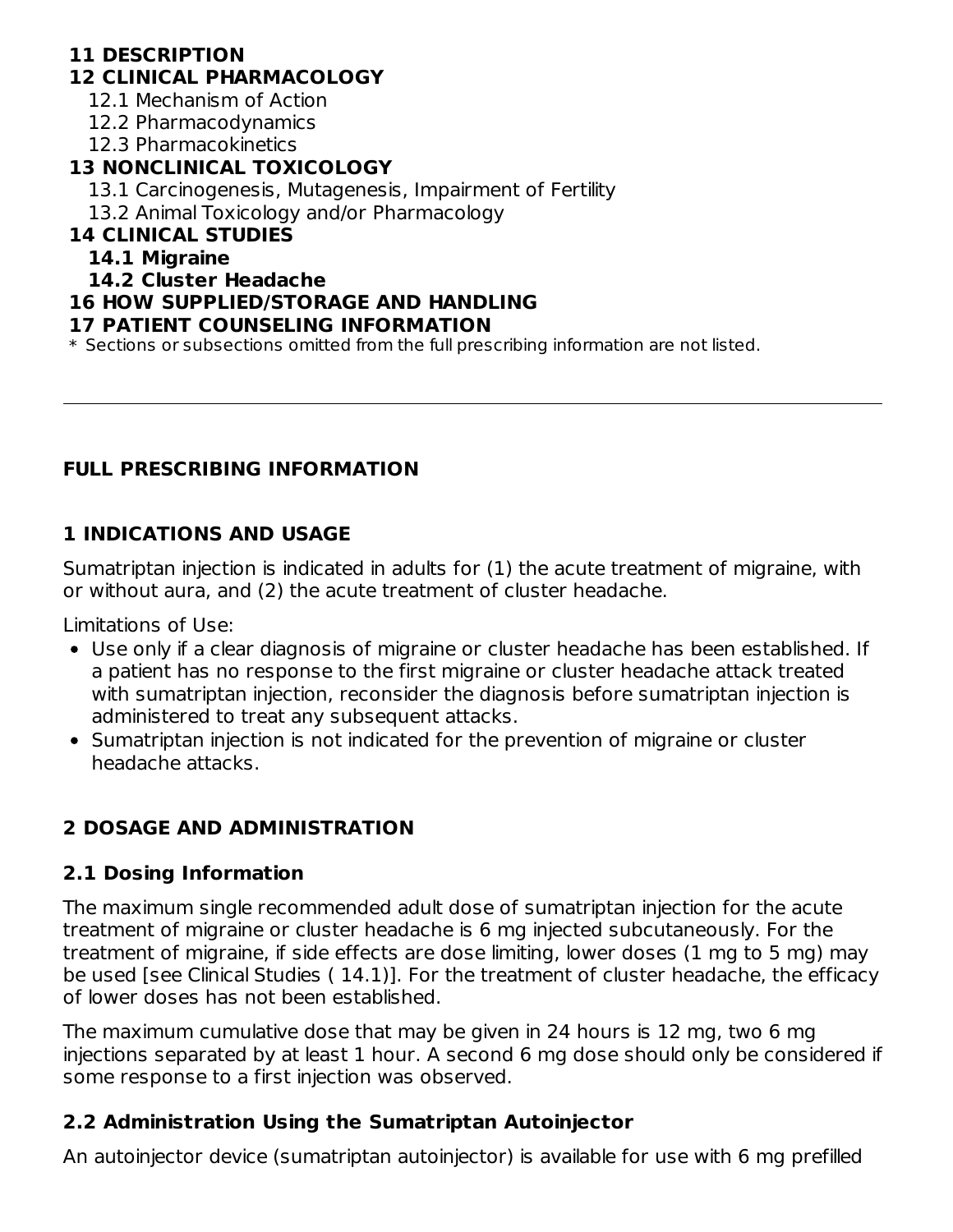syringe to facilitate self-administration in patients using the 6 mg dose. With this device, the needle penetrates approximately 1/4 inch (5 to 6 mm). The injection is intended to be given subcutaneously, and intramuscular or intravascular delivery must be avoided. Instruct patients on the proper use of the sumatriptan autoinjector and direct them to use injection sites with an adequate skin and subcutaneous thickness to accommodate the length of the needle.

## **2.3 Administration of Doses of Sumatriptan Injection Other than 6 mg**

In patients receiving doses other than 6 mg, use the 6 mg single-dose vial; do not use the Sumatriptan Autoinjector Pen. Visually inspect the vial for particulate matter and discoloration before administration. Do not use if particulates and discolorations are noted.

## **3 DOSAGE FORMS AND STRENGTHS**

Injection: 6 mg prefilled syringe assembled in an autoinjector

## **4 CONTRAINDICATIONS**

Sumatriptan injection is contraindicated in patients with:

- Ischemic coronary artery disease (CAD) (angina pectoris, history of myocardial infarction, or documented silent ischemia) or coronary artery vasospasm, including Prinzmetal's angina [see Warnings and Precautions ( 5.1)].
- Wolff-Parkinson-White syndrome or arrhythmias associated with other cardiac accessory conduction pathway disorders [see Warnings and Precautions ( 5.2)].
- History of stroke or transient ischemic attack (TIA) or history of hemiplegic or basilar migraine because these patients are at a higher risk of stroke [see Warnings and Precautions (5.4)].
- Peripheral vascular disease [see Warnings and Precautions ( 5.5)].
- Ischemic bowel disease [see Warnings and Precautions (5.5)].
- Uncontrolled hypertension [see Warnings and Precautions ( 5.8)].
- Recent use (i.e., within 24 hours) of ergotamine-containing medication, ergot-type medication (such as dihydroergotamine or methysergide), or another 5 hydroxytryptamine  $_1$  (5-HT  $_1$ ) agonist [see Drug Interactions ( 7.1, 7.3)].
- Concurrent administration of a monoamine oxidase (MAO)-A inhibitor or recent (within 2 weeks) use of an MAO-A inhibitor [see Drug Interactions ( 7.2), Clinical Pharmacology ( 12.3)].
- Hypersensitivity to sumatriptan injection (angioedema and anaphylaxis seen) [see Warnings and Precautions ( 5.9)].
- Severe hepatic impairment [see Clinical Pharmacology (12.3)].

## **5 WARNINGS AND PRECAUTIONS**

#### **5.1 Myocardial Ischemia, Myocardial Infarction, and Prinzmetal's Angina**

The use of sumatriptan injection is contraindicated in patients with ischemic or vasospastic CAD. There have been rare reports of serious cardiac adverse reactions, including acute myocardial infarction, occurring within a few hours following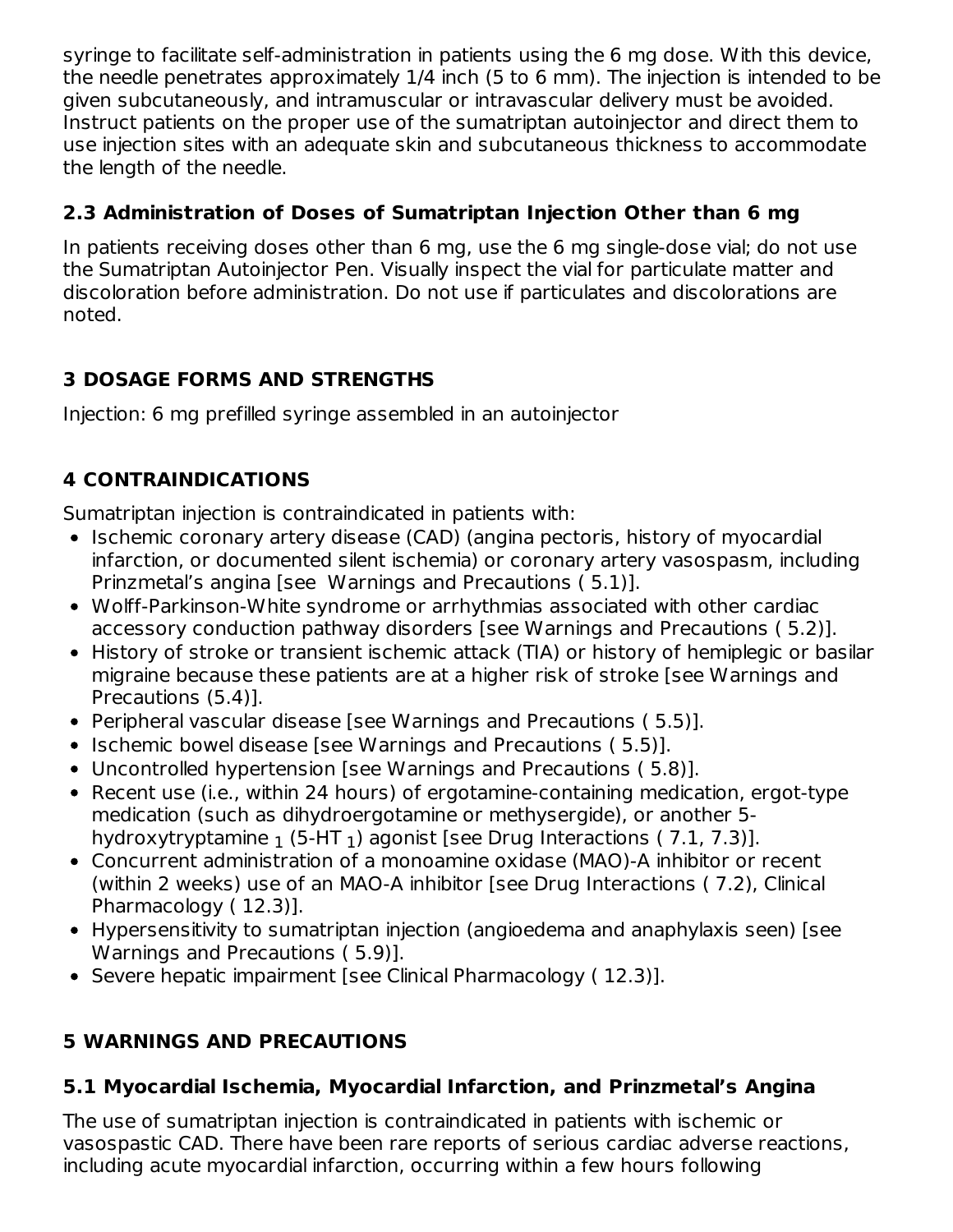administration of sumatriptan injection. Some of these reactions occurred in patients without known CAD. Sumatriptan injection may cause coronary artery vasospasm (Prinzmetal's angina), even in patients without a history of CAD.

Perform a cardiovascular evaluation in triptan-naive patients who have multiple cardiovascular risk factors (e.g., increased age, diabetes, hypertension, smoking, obesity, strong family history of CAD) prior to receiving sumatriptan injection. If there is evidence of CAD or coronary artery vasospasm, sumatriptan injection is contraindicated. For patients with multiple cardiovascular risk factors who have a negative cardiovascular evaluation, consider administering the first dose of sumatriptan injection in a medically supervised setting and performing an electrocardiogram (ECG) immediately following administration of sumatriptan injection. For such patients, consider periodic cardiovascular evaluation in intermittent long-term users of sumatriptan injection.

## **5.2 Arrhythmias**

Life-threatening disturbances of cardiac rhythm, including ventricular tachycardia and ventricular fibrillation leading to death, have been reported within a few hours following the administration of 5-HT  $_{\rm 1}$  agonists. Discontinue sumatriptan injection if these disturbances occur. Sumatriptan injection is contraindicated in patients with Wolff-Parkinson-White syndrome or arrhythmias associated with other cardiac accessory conduction pathway disorders.

## **5.3 Chest, Throat, Neck and /or Jaw Pain/Tightness/Pressure**

Sensations of tightness, pain, pressure, and heaviness in the precordium, throat, neck, and jaw commonly occur after treatment with sumatriptan injection and are usually noncardiac in origin. However, perform a cardiac evaluation if these patients are at high cardiac risk. The use of sumatriptan injection is contraindicated in patients with CAD and those with Prinzmetal's variant angina.

## **5.4 Cerebrovascular Events**

Cerebral hemorrhage, subarachnoid hemorrhage, and stroke have occurred in patients treated with 5-HT  $_{\rm 1}$  agonists, and some have resulted in fatalities. In a number of cases, it appears possible that the cerebrovascular events were primary, the 5-HT  $_{\rm 1}$  agonist having been administered in the incorrect belief that the symptoms experienced were a consequence of migraine when they were not. Also, patients with migraine may be at increased risk of certain cerebrovascular events (e.g., stroke, hemorrhage, TIA). Discontinue sumatriptan injection if a cerebrovascular event occurs.

Before treating headaches in patients not previously diagnosed with migraine or cluster headache or in patients who present with atypical symptoms, exclude other potentially serious neurological conditions. Sumatriptan injection is contraindicated in patients with a history of stroke or TIA.

## **5.5 Other Vasospasm Reactions**

Sumatriptan injection may cause non-coronary vasospastic reactions, such as peripheral vascularischemia, gastrointestinal vascular ischemia and infarction (presenting with abdominal pain andbloody diarrhea), splenic infarction, and Raynaud's syndrome. In patients who experiencesymptoms or signs suggestive of non-coronary vasospasm reaction following the use of any 5-HT1 agonist, rule out a vasospastic reaction before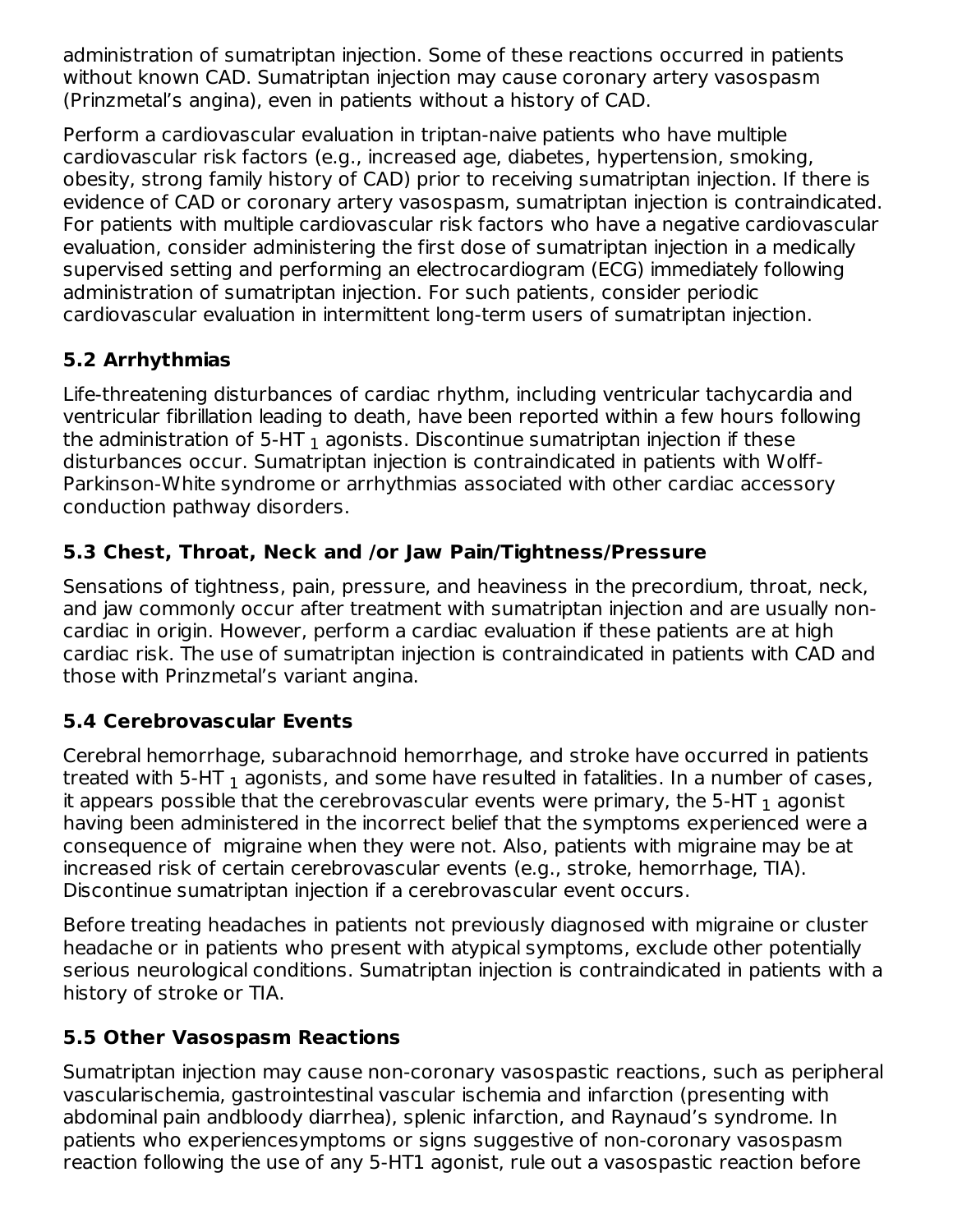receiving additional sumatriptan injections.1 agonist, rule out a vasospastic reaction before receiving additional injections of sumatriptan.

Reports of transient and permanent blindness and significant partial vision loss have been reported with the use of 5-HT  $_{\rm 1}$  agonists. Since visual disorders may be part of a migraine attack, a causal relationship between these events and the use of 5-HT  $_{\rm 1}$ agonists has not been clearly established.

### **5.6 Medication Overuse Headache**

Overuse of acute migraine drugs (e.g., ergotamine, triptans, opioids, or combination of these drugs for 10 or more days per month) may lead to exacerbation of headache (medication overuse headache). Medication overuse headache may present as migrainelike daily headaches or as a marked increase in frequency of migraine attacks. Detoxification of patients, including withdrawal of the overused drugs, and treatment of withdrawal symptoms (which often includes a transient worsening of headache) may be necessary.

## **5.7 Serotonin Syndrome**

Serotonin syndrome may occur with sumatriptan injection, particularly during coadministration with selective serotonin reuptake inhibitors (SSRIs), serotonin norepinephrine reuptake inhibitors (SNRIs), tricyclic antidepressants (TCAs), and MAO inhibitors [see Drug Interactions ( 7.4)]. Serotonin syndrome symptoms may include mental status changes (e.g., agitation, hallucinations, coma), autonomic instability (e.g., tachycardia, labile blood pressure, hyperthermia), neuromuscular aberrations (e.g. hyperreflexia, incoordination), and/or gastrointestinal symptoms (e.g., nausea, vomiting, diarrhea). The onset of symptoms usually occurs within minutes to hours of receiving a new or a greater dose of a serotonergic medication. Discontinue sumatriptan injection if serotonin syndrome is suspected.

## **5.8 Increase in Blood Pressure**

Significant elevation in blood pressure, including hypertensive crisis with acute impairment of organ systems, has been reported on rare occasions in patients treated with 5-HT  $_{\rm 1}$  agonists, including patients without a history of hypertension. Monitor blood pressure in patients treated with sumatriptan injection. Sumatriptan injection is contraindicated in patients with uncontrolled hypertension.

## **5.9 Hypersensitivity Reactions**

Hypersensitivity reactions, including angioedema and anaphylaxis have occurred in patients receiving sumatriptan injection. Such reactions can be life-threatening or fatal. In general, anaphylactic reactions to drugs are more likely to occur in individuals with a history of sensitivity to multiple allergens. Sumatriptan injection is contraindicated in patients with a history of hypersensitivity reaction to sumatriptan injection.

## **5.10 Seizures**

Seizures have been reported following administration of sumatriptan injection. Some have occurred in patients with either a history of seizures or concurrent conditions predisposing to seizures. There are also reports in patients where no such predisposing factors are apparent. Sumatriptan injection should be used with caution in patients with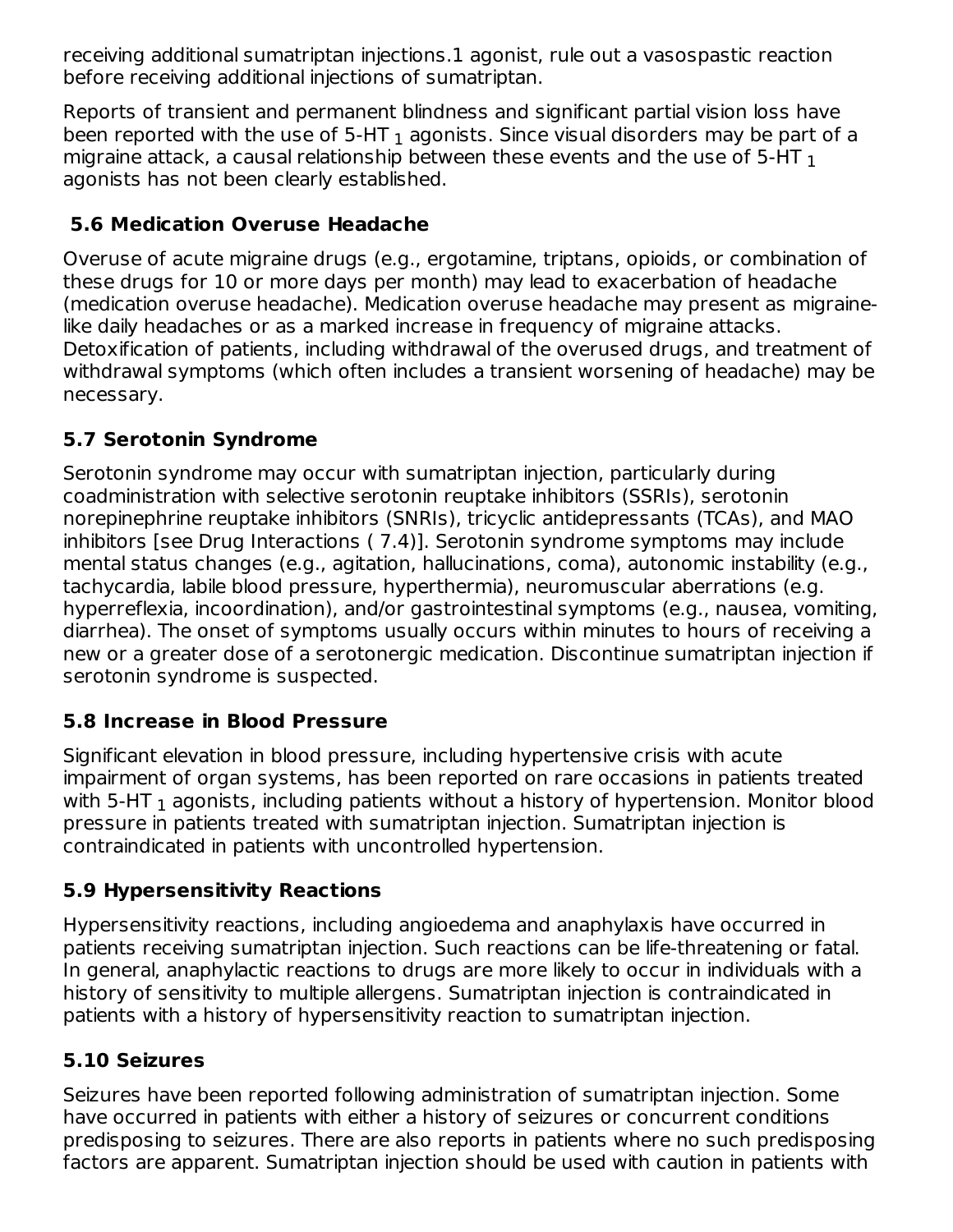a history of epilepsy or conditions associated with a lowered seizure threshold.

### **6 ADVERSE REACTIONS**

The following serious adverse reactions are described below and elsewhere in the labeling:

- Myocardial ischemia, myocardial infarction, and Prinzmetal's angina [see Warnings and Precautions ( 5.1)]
- Arrhythmias [see Warnings and Precautions (5.2)]
- Chest, throat, neck, and/or jaw pain/tightness/pressure [see Warnings and Precautions ( 5.3)]
- Cerebrovascular events [see Warnings and Precautions ( 5.4)]
- Other vasospasm reactions [see Warnings and Precautions ( 5.5)]
- Medication overuse headache [see Warnings and Precautions ( 5.6)]
- Serotonin syndrome [see Warnings and Precautions (5.7)]
- Increase in blood pressure [see Warnings and Precautions (5.8)]
- Hypersensitivity reactions [see Contraindications (4), Warnings and Precautions ( 5.9)]
- Seizures [see Warnings and Precautions (5.10)]

### **6.1 Clinical Trials Experience**

Because clinical trials are conducted under widely varying conditions, adverse reaction rates observed in the clinical trials of a drug cannot be directly compared with rates in the clinical trials of another drug and may not reflect the rates observed in practice.

#### Migraine Headache

Table 1 lists adverse reactions that occurred in 2 U.S. placebo-controlled clinical trials in patients with migraines (Studies 2 and 3) following either a single 6 mg dose of sumatriptan injection or placebo. Only reactions that occurred at a frequency of 2% or more in groups treated with sumatriptan injection 6 mg and that occurred at a frequency greater than the placebo group are included in Table 1.

#### **Table 1. Adverse Reactions in Pooled Placebo-Controlled Trials in Patients with Migraine (Studies 2 and 3)**

| <b>Adverse Event Type</b> | <b>Percent of Patients Reporting</b><br><b>Sumatriptan Injection 6 mg</b><br><b>Subcutaneous</b><br>$(n = 547)$ | <b>Placebo</b><br>$(n = 370)$ |
|---------------------------|-----------------------------------------------------------------------------------------------------------------|-------------------------------|
|                           | ℅                                                                                                               | ℅                             |
| Atypical sensations       | 42                                                                                                              | 9                             |
| <b>Tingling</b>           | 14                                                                                                              |                               |
| Warm/hot sensation        | 11                                                                                                              | 4                             |
| Burning sensation         |                                                                                                                 | ${<}1$                        |
| Feeling of heaviness      |                                                                                                                 |                               |
| Pressure sensation        |                                                                                                                 |                               |
| Feeling of tightness      |                                                                                                                 |                               |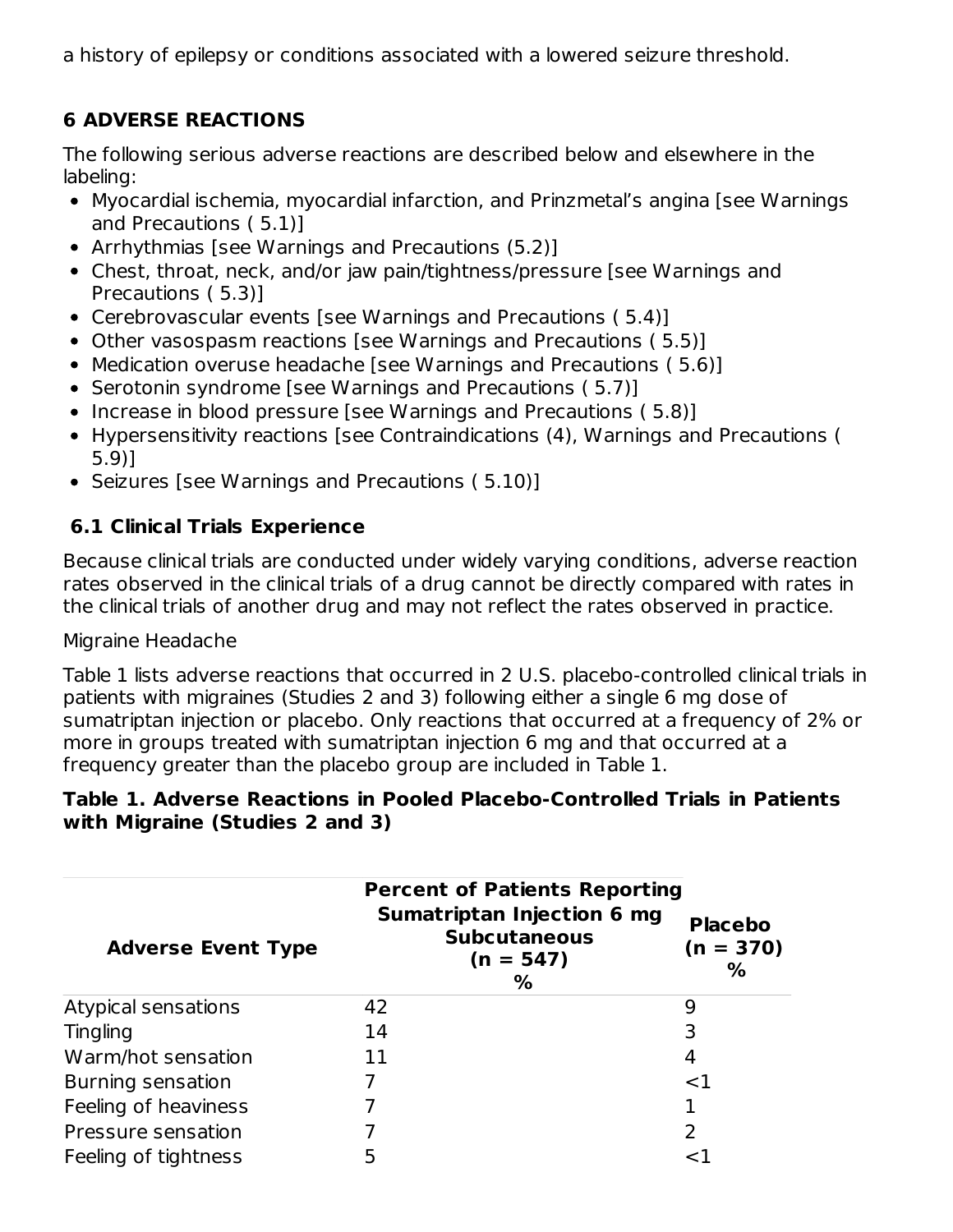| <b>Numbness</b>                    | 5              | $\overline{2}$ |
|------------------------------------|----------------|----------------|
| Feeling strange                    | 2              | $<$ 1          |
| Tight feeling in head              | $\overline{2}$ | <1             |
| Cardiovascular                     |                |                |
| <b>Flushing</b>                    | $\overline{7}$ | 2              |
| Chest discomfort                   | 5              | $\mathbf{1}$   |
| Tightness in chest                 | 3              | $<$ 1          |
| Pressure in chest                  | $\overline{2}$ | <1             |
| Ear, nose, and throat              |                |                |
| Throat discomfort                  | 3              | <1             |
| Discomfort: nasal cavity/sinuses 2 |                | $<$ 1          |
| Injection site reaction a          | 59             | 24             |
| <b>Miscellaneous</b>               |                |                |
| Jaw discomfort                     | $\overline{2}$ | $\mathbf 0$    |
| Musculoskeletal                    |                |                |
| Weakness                           | 5              | $<$ 1          |
| Neck pain/stiffness                | 5              | <1             |
| Myalgia                            | 2              | <1             |
| Neurological                       |                |                |
| Dizziness/vertigo                  | 12             | 4              |
| Drowsiness/sedation                | 3              | $\overline{2}$ |
| Headache                           | 2              | $<$ 1          |
| <b>Skin</b>                        |                |                |
| Sweating                           | $\overline{2}$ | $\mathbf{1}$   |
|                                    |                |                |

<sup>a</sup> Includes injection site pain, stinging/burning, swelling, erythema, bruising, bleeding.

The incidence of adverse reactions in controlled clinical trials was not affected by gender or age of the patients. There were insufficient data to assess the impact of race on the incidence of adverse reactions.

#### Cluster Headache

In the controlled clinical trials assessing the efficacy of sumatriptan injection as a treatment for cluster headache (Studies 4 and 5), no new significant adverse reactions were detected that had not already been identified in trials of sumatriptan injection in patients with migraine.

Overall, the frequency of adverse reactions reported in the trials of cluster headache was generally lower than in the migraine trials. Exceptions include reports of paresthesia (5% sumatriptan injection, 0% placebo), nausea and vomiting (4% sumatriptan injection, 0% placebo), and bronchospasm (1% sumatriptan injection, 0% placebo).

#### **6.2 Postmarketing Experience**

The following adverse reactions have been identified during postapproval use of sumatriptan tablets, sumatriptan nasal spray, and sumatriptan injection. Because these reactions are reported voluntarily from a population of uncertain size, it is not always possible to reliably estimate their frequency or establish a causal relationship to drug exposure.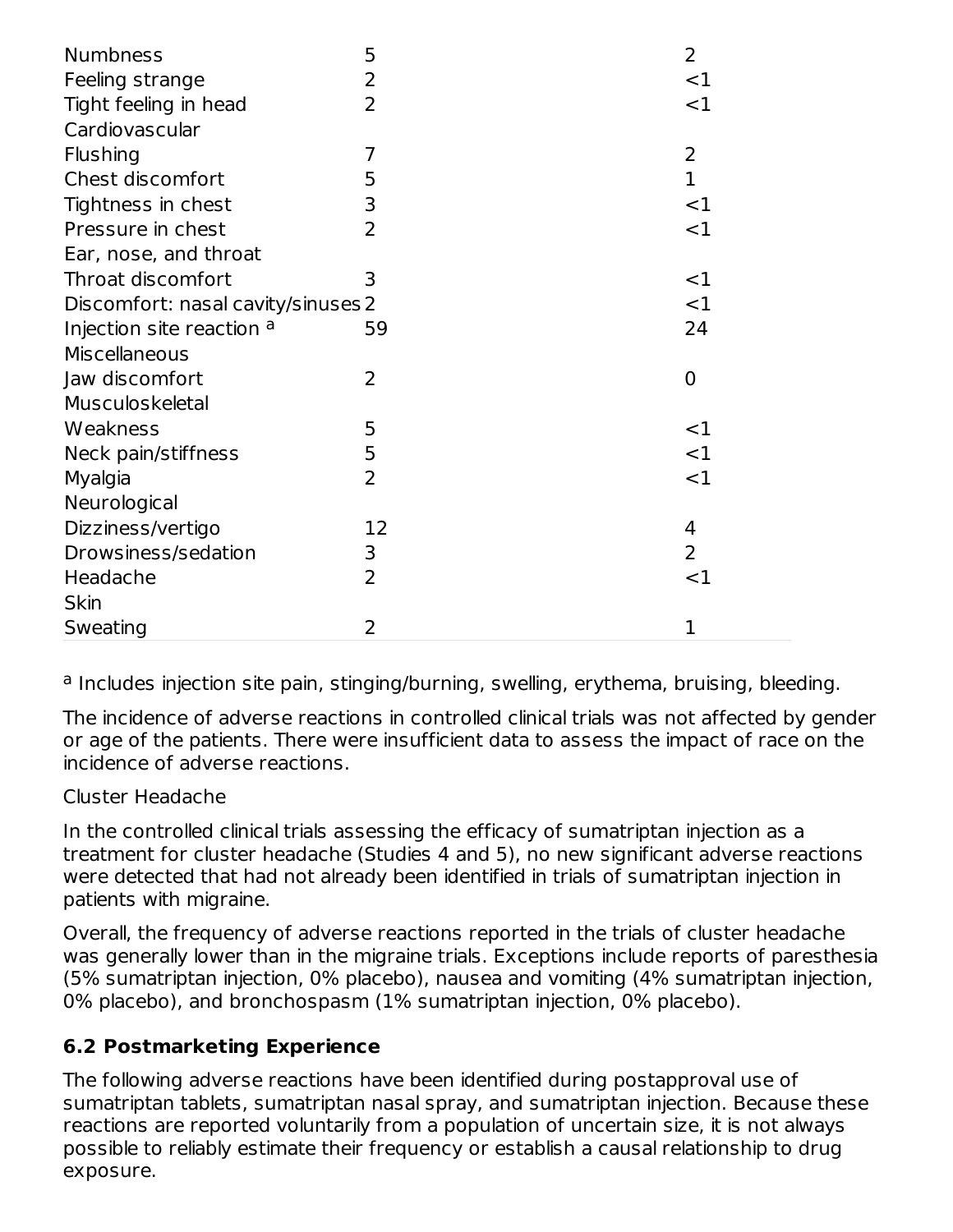Cardiovascular Hypotension, palpitations. **Neurological** Dystonia, tremor.

## **7 DRUG INTERACTIONS**

### **7.1 Ergot-Containing Drugs**

Ergot-containing drugs have been reported to cause prolonged vasospastic reactions. Because these effects may be additive, use of ergotamine-containing or ergot-type medications (like dihydroergotamine or methysergide) and sumatriptan injection within 24 hours of each other is contraindicated.

### **7.2 Monoamine Oxidase-A Inhibitors**

MAO-A inhibitors increase systemic exposure by 2-fold. Therefore, the use of sumatriptan injection in patients receiving MAO-A inhibitors is contraindicated [see Clinical Pharmacology ( 12.3)].

## **7.3 Other 5-HT Agonists 1**

Because their vasospastic effects may be additive, co-administration of sumatriptan injection and other 5-HT  $_{\rm 1}$  agonists (e.g., triptans) within 24 hours of each other is contraindicated.

#### **7.4 Selective Serotonin Reuptake Inhibitors/Serotonin Norepinephrine Reuptake Inhibitors and Serotonin Syndrome**

Cases of serotonin syndrome have been reported during coadministration of triptans and SSRIs, or SNRIs, TCAs, and MAO inhibitors [see Warnings and Precautions (5.7)].

## **8 USE IN SPECIFIC POPULATIONS**

#### **8.1 Pregnancy**

#### Risk Summary

Data from a prospective pregnancy exposure registry and epidemiological studies of pregnant women have not detected an increased frequency of birth defects or a consistent pattern of birth defects among women exposed to sumatriptan compared with the general population (see Data). In developmental toxicity studies in rats and rabbits, oral administration of sumatriptan to pregnant animals was associated with embryolethality, fetal abnormalities, and pup mortality. When administered by the intravenous route to pregnant rabbits, sumatriptan was embryolethal (see Data).

In the U.S. general population, the estimated background risk of major birth defects and of miscarriage in clinically recognized pregnancies is 2% to 4% and 15% to 20%, respectively. The reported rate of major birth defects among deliveries to women with migraine ranged from 2.2% to 2.9% and the reported rate of miscarriage was 17%,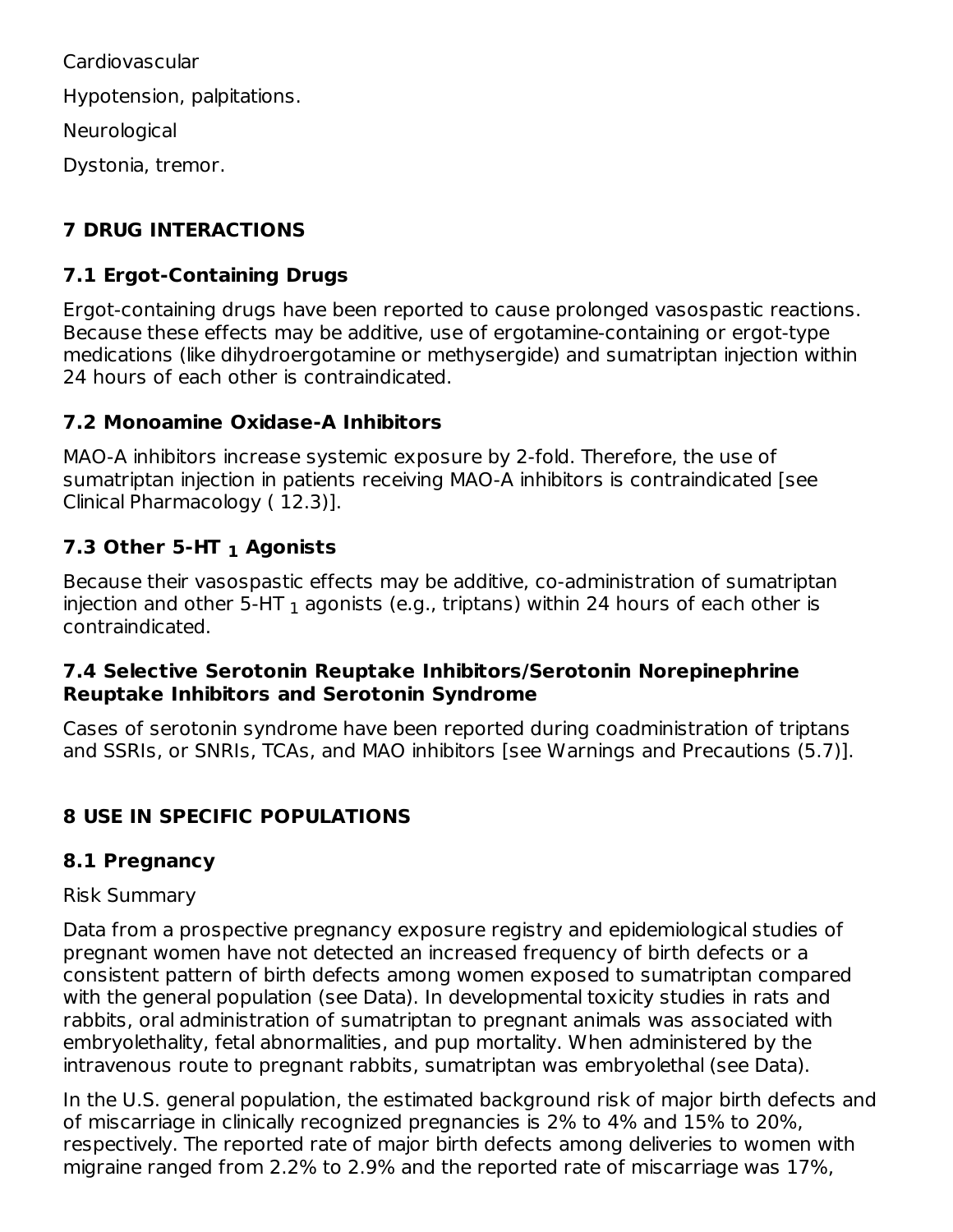which were similar to rates reported in women without migraine.

#### Clinical Considerations

Disease-Associated Maternal and/or Embryo/Fetal Risk: Several studies have suggested that women with migraine may be at increased risk of preeclampsia during pregnancy.

#### Data

Human Data: The Sumatriptan/Naratriptan/Treximet (sumatriptan and naproxen sodium) Pregnancy Registry, a population-based international prospective study, collected data for sumatriptan from January 1996 to September 2012. The Registry documented outcomes of 626 infants and fetuses exposed to sumatriptan during pregnancy (528 with earliest exposure during the first trimester, 78 during the second trimester, 16 during the third trimester, and 4 unknown). The occurrence of major birth defects (excluding fetal deaths and induced abortions without reported defects and all spontaneous pregnancy losses) during first-trimester exposure to sumatriptan was 4.2% (20/478 [95% CI: 2.6% to 6.5%]) and during any trimester of exposure was 4.2% (24/576 [95% CI: 2.7% to 6.2%]). The sample size in this study had 80% power to detect at least a 1.73-to 1.91-fold increase in the rate of major malformations. The number of exposed pregnancy outcomes accumulated during the registry was insufficient to support definitive conclusions about overall malformation risk or for making comparisons of the frequencies of specific birth defects. Of the 20 infants with reported birth defects after exposure to sumatriptan in the first trimester, 4 infants had ventricular septal defects, including one infant who was exposed to both sumatriptan and naratriptan, and 3 infants had pyloric stenosis. No other birth defect was reported for more than 2 infants in this group.

In a study using data from the Swedish Medical Birth Register, live births to women who reported using triptans or ergots during pregnancy were compared with those of women who did not. Of the 2,257 births with first-trimester exposure to sumatriptan, 107 infants were born with malformations (relative risk 0.99 [95% CI: 0.91 to 1.21]). A study using linked data from the Medical Birth Registry of Norway to the Norwegian Prescription Database compared pregnancy outcomes in women who redeemed prescriptions for triptans during pregnancy, as well as a migraine disease comparison group who redeemed prescriptions for sumatriptan before pregnancy only, compared with a population control group. Of the 415 women who redeemed prescriptions for sumatriptan during the first trimester, 15 had infants with major congenital malformations (OR 1.16 [95% CI: 0.69 to 1.94]) while for the 364 women who redeemed prescriptions for sumatriptan before, but not during, pregnancy, 20 had infants with major congenital malformations (OR 1.83 [95% CI: 1.17 to 2.88]), each compared with the population comparison group. Additional smaller observational studies evaluating use of sumatriptan during pregnancy have not suggested an increased risk of teratogenicity.

Animal Data: Oral administration of sumatriptan to pregnant rats during the period of organogenesis resulted in an increased incidence of fetal blood vessel (cervicothoracic and umbilical) abnormalities. The highest no-effect dose for embryofetal developmental toxicity in rats was 60 mg/kg/day. Oral administration of sumatriptan to pregnant rabbits during the period of organogenesis resulted in increased incidences of embryolethality and fetal cervicothoracic vascular and skeletal abnormalities. Intravenous administration of sumatriptan to pregnant rabbits during the period of organogenesis resulted in an increased incidence of embryolethality. The highest oral and intravenous no-effect doses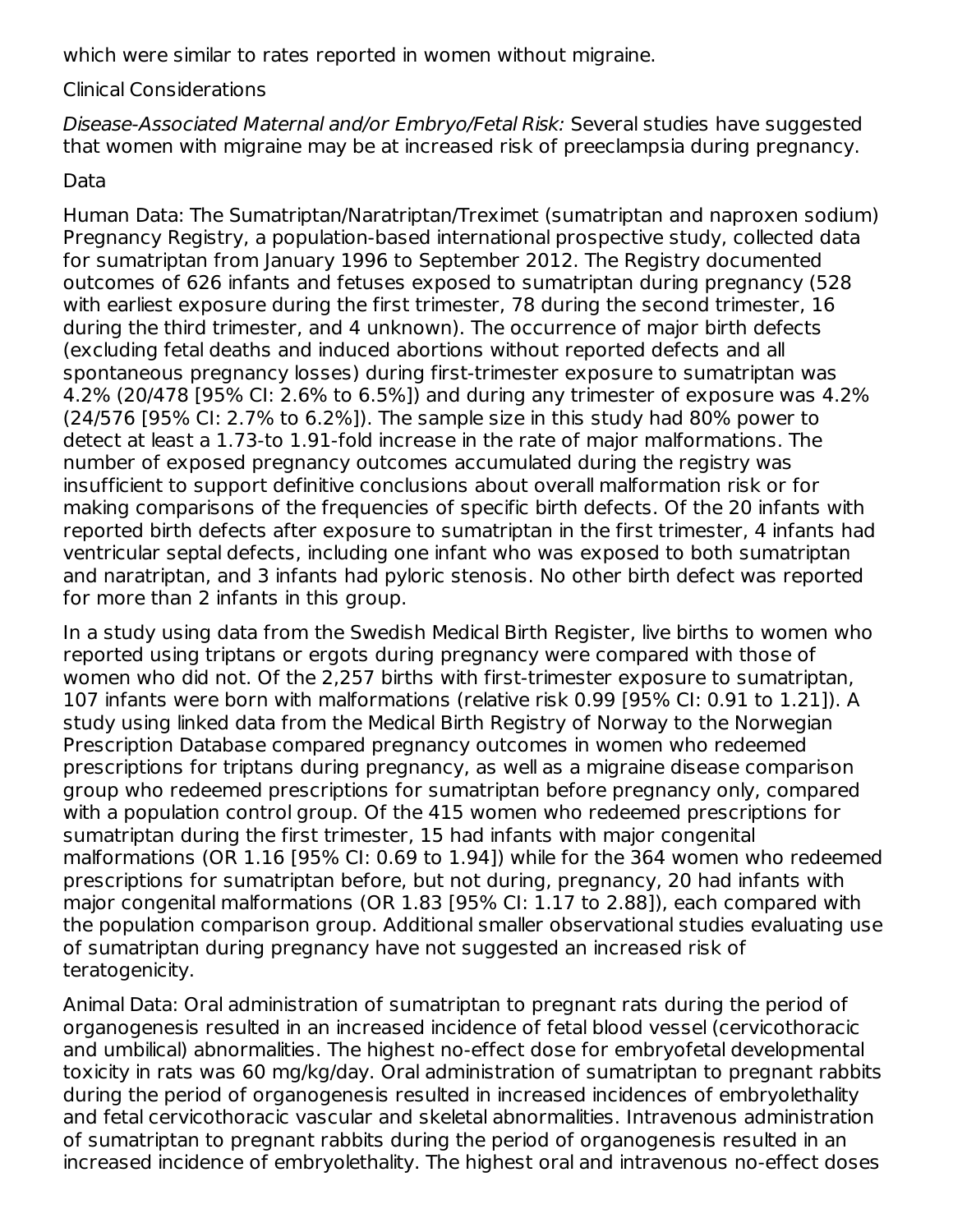for developmental toxicity in rabbits were 15 and 0.75 mg/kg/day, respectively.

Oral administration of sumatriptan to rats prior to and throughout gestation resulted in embryofetal toxicity (decreased body weight, decreased ossification, increased incidence of skeletal abnormalities). The highest no-effect dose was 50 mg/kg/day. In offspring of pregnant rats treated orally with sumatriptan during organogenesis, there was a decrease in pup survival. The highest no-effect dose for this effect was 60 mg/kg/day. Oral treatment of pregnant rats with sumatriptan during the latter part of gestation and throughout lactation resulted in a decrease in pup survival. The highest no-effect dose for this finding was 100 mg/kg/day.

### **8.2 Lactation**

#### Risk Summary

Sumatriptan is excreted in human milk following subcutaneous administration (see Data). There are no data on the effects of sumatriptan on the breastfed infant or the effects of sumatriptan on milk production.

The developmental and health benefits of breastfeeding should be considered along with the mother's clinical need for sumatriptan injection and any potential adverse effects on the breastfed infant from sumatriptan or from the underlying maternal condition.

#### Clinical Considerations

Infant exposure to sumatriptan can be minimized by avoiding breastfeeding for 12 hours after treatment with sumatriptan injection.

Data

Following subcutaneous administration of a 6 mg dose of sumatriptan injection in 5 lactating volunteers, sumatriptan was present in milk.

## **8.4 Pediatric Use**

Safety and effectiveness in pediatric patients have not been established. Sumatriptan injection is not recommended for use in patients younger than 18 years of age.

Two controlled clinical trials evaluated sumatriptan nasal spray (5 to 20 mg) in 1,248 pediatric migraineurs aged 12 to 17 years who treated a single attack. The trials did not establish the efficacy of sumatriptan nasal spray compared with placebo in the treatment of migraine in pediatric patients. Adverse reactions observed in these clinical trials were similar in nature to those reported in clinical trials in adults.

Five controlled clinical trials (2 single-attack trials, 3 multiple-attack trials) evaluating oral sumatriptan (25 to 100 mg) in pediatric patients aged 12 to 17 years enrolled a total of 701 pediatric migraineurs. These trials did not establish the efficacy of oral sumatriptan compared with placebo in the treatment of migraine in pediatric patients. Adverse reactions observed in these clinical trials were similar in nature to those reported in clinical trials in adults. The frequency of all adverse reactions in these patients appeared to be both dose- and age-dependent, with younger patients reporting reactions more commonly than older pediatric patients.

Postmarketing experience documents that serious adverse reactions have occurred in the pediatric population after use of subcutaneous, oral, and/or intranasal sumatriptan. These reports include reactions similar in nature to those reported rarely in adults,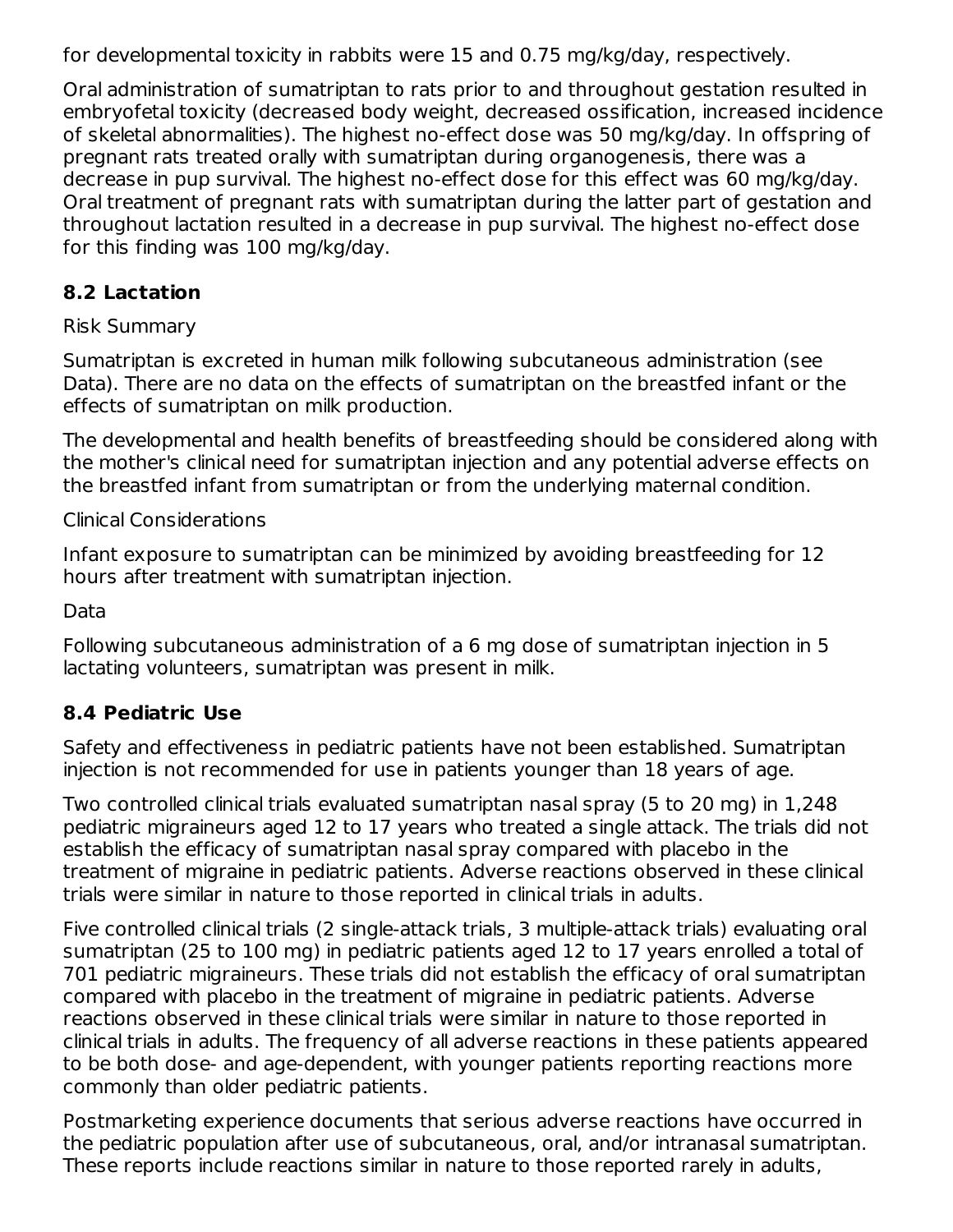including stroke, visual loss, and death. A myocardial infarction has been reported in a 14-year-old male following the use of oral sumatriptan; clinical signs occurred within 1 day of drug administration. Clinical data to determine the frequency of serious adverse reactions in pediatric patients who might receive subcutaneous, oral, or intranasal sumatriptan are not presently available.

### **8.5 Geriatric Use**

Clinical trials of sumatriptan injection did not include sufficient numbers of patients aged 65 years and older to determine whether they respond differently from younger patients. Other reported clinical experience has not identified differences in responses between the elderly and younger patients. In general, dose selection for an elderly patient should be cautious, usually starting at the low end of the dosing range, reflecting the greater frequency of decreased hepatic, renal, or cardiac function and of concomitant disease or other drug therapy.

A cardiovascular evaluation is recommended for geriatric patients who have other cardiovascular risk factors (e.g., diabetes, hypertension, smoking, obesity, strong family history of CAD) prior to receiving sumatriptan injection [see Warnings and Precautions ( 5.1)].

## **10 OVERDOSAGE**

Coronary vasospasm was observed after intravenous administration of sumatriptan injection [see Contraindications ( 4)]. Overdoses would be expected from animal data (dogs at 0.1 g/kg, rats at 2 g/kg) to possibly cause convulsions, tremor, inactivity, erythema of the extremities, reduced respiratory rate, cyanosis, ataxia, mydriasis, injection site reactions (desquamation, hair loss, and scab formation), and paralysis.

The elimination half-life of sumatriptan is about 2 hours [see Clinical Pharmacology (12.3)]; therefore, monitoring of patients after overdose with sumatriptan injection should continue for at least 10 hours or while symptoms or signs persist.

It is unknown what effect hemodialysis or peritoneal dialysis has on the serum concentrations of sumatriptan.

## **11 DESCRIPTION**

Sumatriptan injection USP contains sumatriptan succinate, a selective 5-HT  $_{\rm 1B/1D}$ receptor agonist. Sumatriptan succinate is chemically designated as 3-[2- (dimethylamino)ethyl]-N-methyl-indole-5-methanesulfonamide succinate (1:1), and it has the following structure:

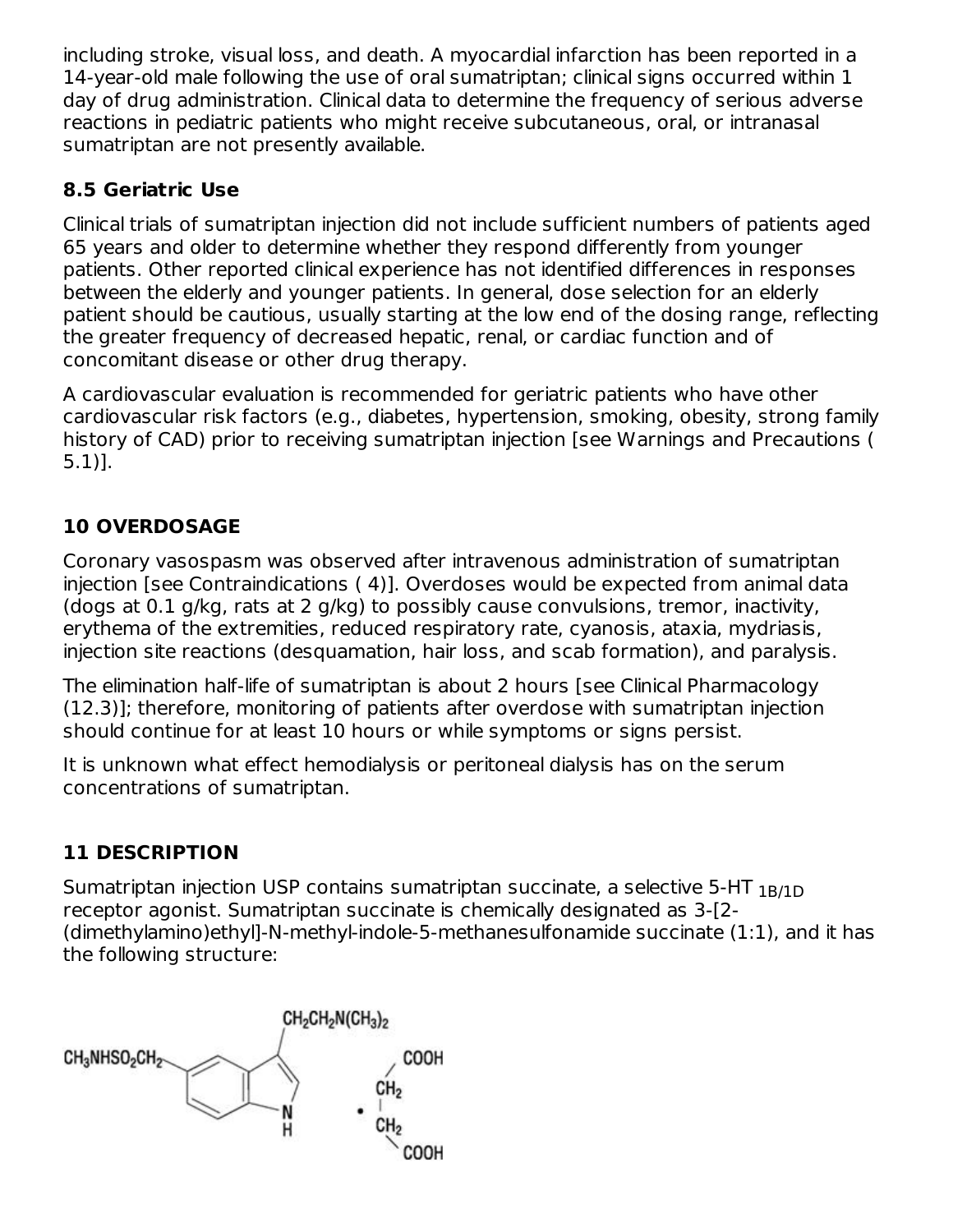The molecular formula is C  $_{\rm 14}$ H  $_{\rm 21}$ N  $_{\rm 3}$ O  $_{\rm 2}$ S $\bullet$ C  $_{\rm 4}$ H  $_{\rm 6}$ O  $_{\rm 4}$ , representing a molecular weight of 413.5. Sumatriptan succinate USP is a white or almost white powder and is freely soluble in water, sparingly soluble in methanol, practically insoluble in methylene chloride.

Sumatriptan injection USP is a clear, colorless to pale yellow, free from visible particulate matter, sterile, nonpyrogenic solution for subcutaneous injection. Each 0.5 mL of sumatriptan injection solution contains 6 mg of sumatriptan (base) as the succinate salt and 3.5 mg of sodium chloride, USP in Water for Injection, USP. The pH range of the solutions is approximately 4.2 to 5.3. The osmolality of the injection is between 275 and 315 mOsm/kg.

## **12 CLINICAL PHARMACOLOGY**

## **12.1 Mechanism of Action**

Sumatriptan binds with high affinity to human cloned 5-HT  $_{\rm 1B/1D}$  receptors. Sumatriptan presumably exerts its therapeutic effects in the treatment of migraine and cluster headaches through agonist effects at the 5-HT  $_{\rm 1B/1D}$  receptors on intracranial blood vessels and sensory nerves of the trigeminal system, which result in cranial vessel constriction and inhibition of pro-inflammatory neuropeptide release.

#### **12.2 Pharmacodynamics**

#### Blood Pressure

Significant elevation in blood pressure, including hypertensive crisis, has been reported in patients with and without a history of hypertension [see Warnings and Precautions ( 5.8)].

#### Peripheral (Small) Arteries

In healthy volunteers ( $N = 18$ ), a trial evaluating the effects of sumatriptan on peripheral (small vessel) arterial reactivity failed to detect a clinically 359 significant increase in peripheral resistance.

Heart Rate

Transient increases in blood pressure observed in some patients in clinical trials carried out during sumatriptan's development as a treatment for migraine were not accompanied by any clinically significant changes in heart rate.

#### **12.3 Pharmacokinetics**

#### Absorption

The bioavailability of sumatriptan via subcutaneous site injection to 18 healthy male subjects was  $97\% \pm 16\%$  of that obtained following intravenous injection.

After a single 6 mg subcutaneous manual injection into the deltoid area of the arm in 18 healthy males (age:  $24 \pm 6$  years, weight: 70 kg), the maximum serum concentration (C  $_{\sf max}$ ) of sumatriptan was (mean  $\pm$  standard deviation) 74  $\pm$  15 ng/mL and the time to peak concentration (T <sub>max</sub>) was 12 minutes after injection (range: 5 to 20 minutes). In this trial, the same dose injected subcutaneously in the thigh gave a C  $_{\sf max}$  of 61  $\pm$  15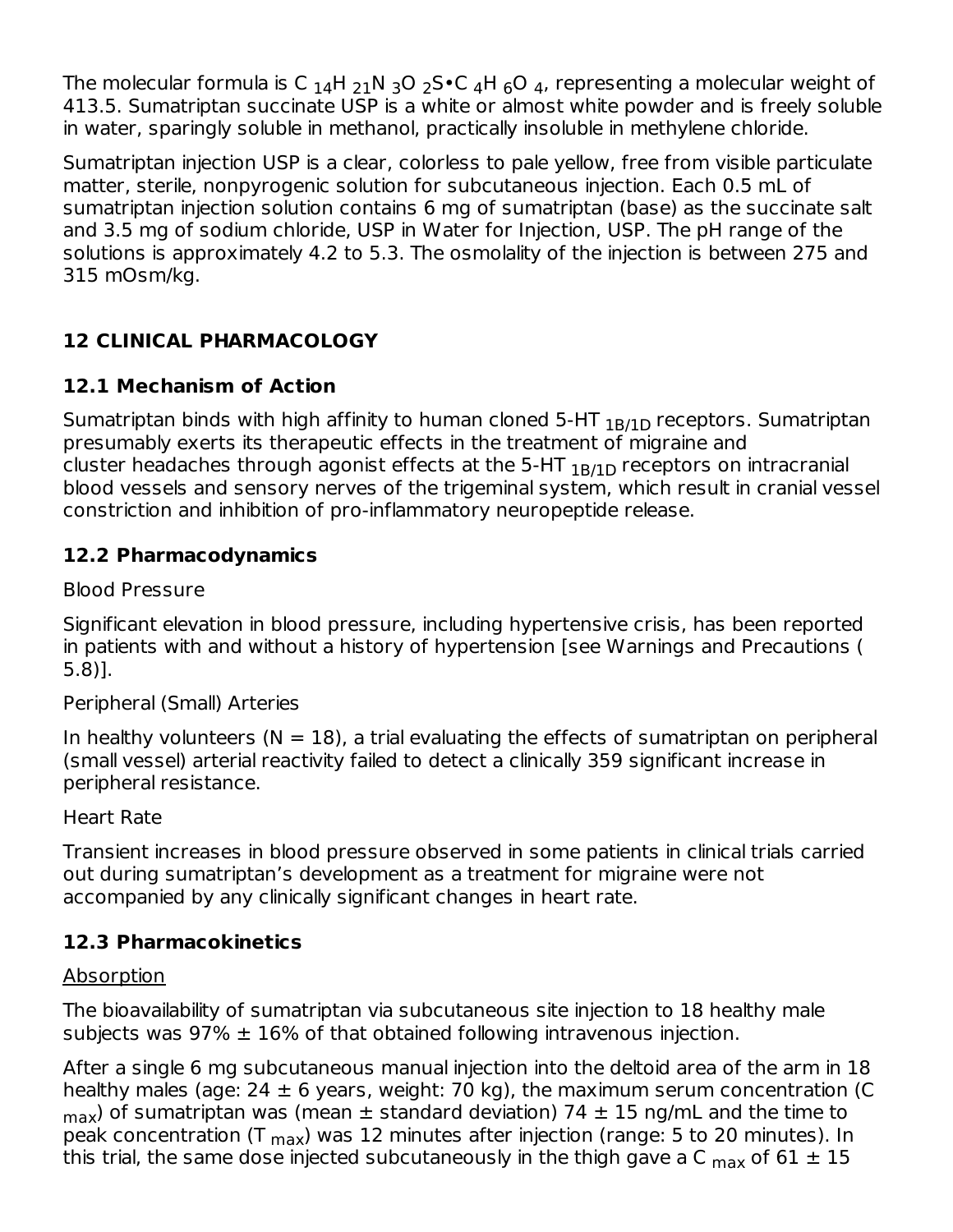ng/mL by manual injection versus 52  $\pm 15$  ng/mL by autoinjector techniques. The T  $_{\sf max}$ or amount absorbed was not significantly altered by either the site or technique of injection.

#### **Distribution**

Protein binding, determined by equilibrium dialysis over the concentration range of 10 to 1,000 ng/mL is low, approximately 14% to 21%. The effect of sumatriptan on the protein binding of other drugs has not been evaluated.

Following a 6 mg subcutaneous injection into the deltoid area of the arm in 9 males (mean age: 33 years, mean weight: 77 kg) the volume of distribution central compartment of sumatriptan was  $50 \pm 8$  liters and the distribution half-life was  $15 \pm 2$ minutes.

#### Metabolism

In vitro studies with human microsomes suggest that sumatriptan is metabolized by MAO, predominantly the A isoenzyme. Most of a radiolabeled dose of sumatriptan excreted in the urine is the major metabolite indole acetic acid (IAA) or the IAA glucuronide, both of which are inactive.

#### Elimination

After a single 6 mg subcutaneous dose,  $22\% \pm 4\%$  was excreted in the urine as unchanged sumatriptan and 38%  $\pm$  7% as the IAA metabolite.

Following a 6 mg subcutaneous injection into the deltoid area of the arm, the systemic clearance of sumatriptan was 1,194  $\pm$  149 mL/min and the terminal half-life was 115  $\pm$ 19 minutes.

#### Specific Populations

#### Age

The pharmacokinetics of sumatriptan in the elderly (mean age: 72 years, 2 males and 4 females) and in subjects with migraine (mean age: 38 years, 25 males and 155 females) were similar to that in healthy male subjects (mean age: 30 years).

Patients with Hepatic Impairment: The effect of mild to moderate hepatic disease on the pharmacokinetics of subcutaneously administered sumatriptan has been evaluated. There were no significant differences in the pharmacokinetics of subcutaneously administered sumatriptan in moderately hepatically impaired subjects compared with healthy controls. The pharmacokinetics of subcutaneously administered sumatriptan in patients with severe hepatic impairment has not been studied. The use of sumatriptan injection in this population is contraindicated [see Contraindications (4)].

R*acial Groups:* The systemic clearance and C <sub>max</sub> of subcutaneous sumatriptan were similar in black ( $n = 34$ ) and Caucasian ( $n = 38$ ) healthy male subjects.

Drug Interaction Studies

#### Monoamine Oxidase-A Inhibitors

In a trial of 14 healthy females, pretreatment with an MAO-A inhibitor decreased the clearance of subcutaneous sumatriptan, resulting in a 2-fold increase in the area under the sumatriptan plasma concentration-time curve (AUC), corresponding to a 40% increase in elimination half-life.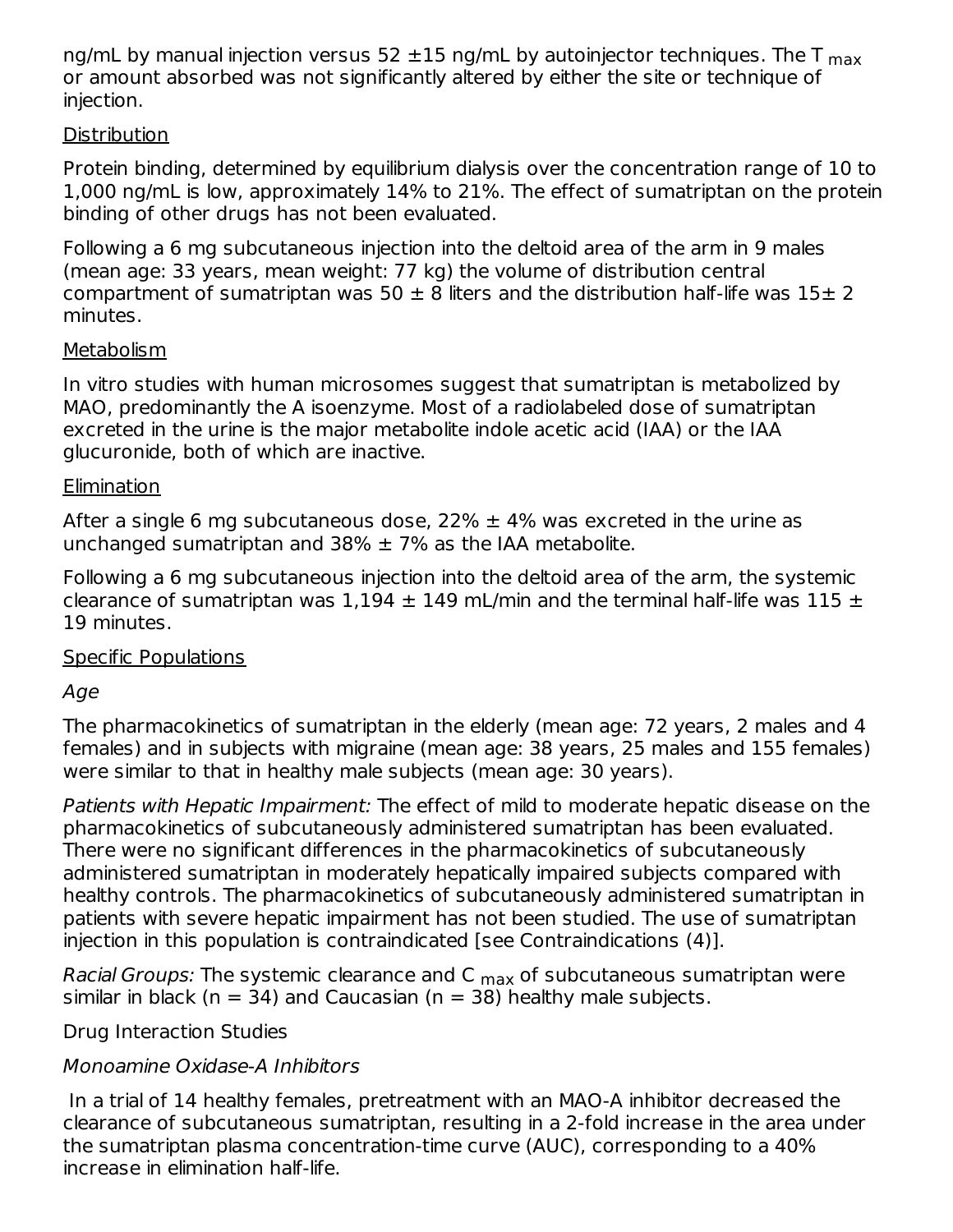### **13 NONCLINICAL TOXICOLOGY**

#### **13.1 Carcinogenesis, Mutagenesis, Impairment of Fertility**

#### **Carcinogenesis**

In carcinogenicity studies in mouse and rat, sumatriptan was administered orally for 78 weeks and 104 weeks, respectively, at doses up to 160 mg/kg/day (the high dose in rat was reduced from 360 mg/kg/day during Week 21). The highest dose to mice and rats was approximately 130 and 260 times the single MRHD of 6 mg administered subcutaneously on a mg/m  $^2$  basis. There was no evidence in either species of an increase in tumors related to sumatriptan administration.

#### Mutagenesis

Sumatriptan was negative in in vitro (bacterial reverse mutation [Ames], gene cell mutation in Chinese hamster V79/HGPRT, chromosomal aberration in human lymphocytes) and in vivo (rat micronucleus) assays.

#### Impairment of Fertility

When sumatriptan (5, 50, 500 mg/kg/day) was administered orally to male and female rats prior to and throughout the mating period, there was a treatment-related decrease in fertility secondary to a decrease in mating in animals treated with doses greater than 5 mg/kg/day. It is not clear whether this finding was due to an effect on males or females or both.

When sumatriptan was administered by subcutaneous injection to male and female rats prior to and throughout the mating period, there was no evidence of impaired fertility at doses up to 60 mg/kg/day.

#### **13.2 Animal Toxicology and/or Pharmacology**

#### Corneal Opacities

Dogs receiving oral sumatriptan developed corneal opacities and defects in the corneal epithelium. Corneal opacities were seen at the lowest dose-tested, 2 mg/kg/day, and were present after 1 month of treatment. Defects in the corneal epithelium were noted in a 60 week study. Earlier examinations for these toxicities were not conducted and noeffect doses were not established; however, the relative plasma exposure at the lowest dose tested was approximately 3 times the human exposure after a 6 mg subcutaneous dose.

#### **14 CLINICAL STUDIES**

#### **14.1 Migraine**

In controlled clinical trials enrolling more than 1,000 patients during migraine attacks who were experiencing moderate or severe pain and 1 or more of the symptoms enumerated in Table 3, onset of relief began as early as 10 minutes following a 6 mg sumatriptan injection. Lower doses of sumatriptan injection may also prove effective, although the proportion of patients obtaining adequate relief was decreased and the latency to that relief is greater with lower doses.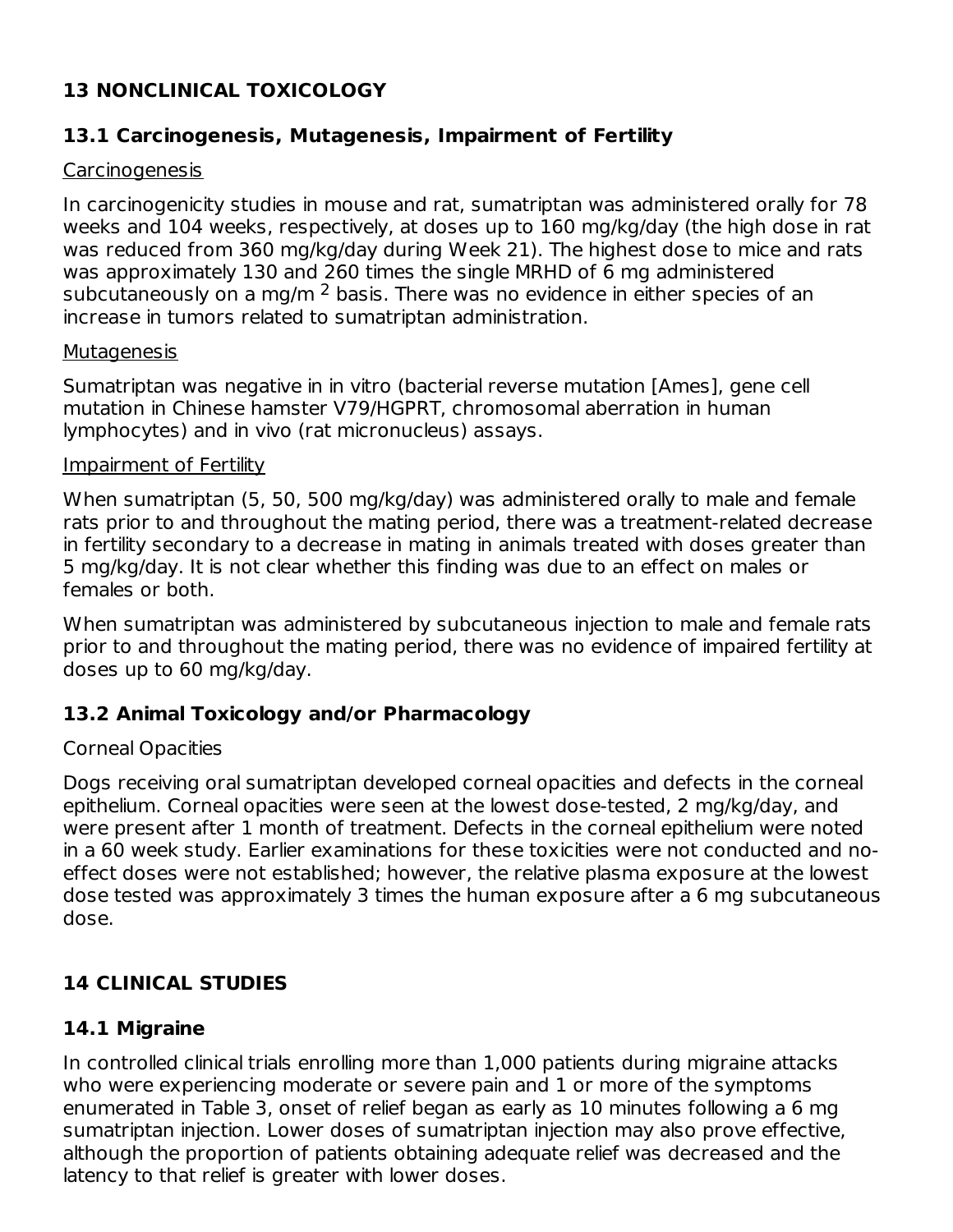In Study 1, 6 different doses of sumatriptan injection ( $n = 30$  each group) were compared with placebo ( $n = 62$ ), in a single-attack, parallel-group design, the doseresponse relationship was found to be as shown in Table 2.

#### **Table 2. Proportion of Patients with Migraine Relief and Incidence of Adverse Reactions by**

**Time and by Sumatriptan Dose in Study 1**

| Dose of<br><b>Sumatriptan</b><br><b>Injection</b> | at 10<br><b>Minutes</b> | at 30<br><b>Minutes</b> | at $1$<br><b>Hour</b> | at $2$<br><b>Hours</b> | <b>Adverse</b><br><b>Reactions</b><br>Incidence (%) |
|---------------------------------------------------|-------------------------|-------------------------|-----------------------|------------------------|-----------------------------------------------------|
| Placebo                                           | 5                       | 15                      | 24                    | 21                     | 55                                                  |
| 1 <sub>mg</sub>                                   | 10                      | 40                      | 43                    | 40                     | 63                                                  |
| 2 mg                                              |                         | 23                      | 57                    | 43                     | 63                                                  |
| 3 mg                                              | 17                      | 47                      | 57                    | 60                     | 77                                                  |
| 4 mg                                              | 13                      | 37                      | 50                    | 57                     | 80                                                  |
| 6 mg                                              | 10                      | 63                      | 73                    | 70                     | 83                                                  |
| 8 mg                                              | 23                      | 57                      | 80                    | 83                     | 93                                                  |

## **Percent Patients with Relief a**

a Relief is defined as the reduction of moderate or severe pain to no or mild pain after dosing without use of rescue medication.

In 2 randomized, placebo-controlled clinical trials of sumatriptan injection 6 mg in 1,104 patients with moderate or severe migraine pain (Studies 2 and 3), the onset of relief was less than 10 minutes. Headache relief, as defined by a reduction in pain from severe or moderately severe to mild or no headache, was achieved in 70% of the patients within 1 hour of a single 6 mg subcutaneous dose of sumatriptan injection. Approximately 82% and 65% of patients treated with sumatriptan injection 6 mg had headache relief and were pain free within 2 hours, respectively.

Table 3 shows the 1- and 2-hour efficacy results for sumatriptan injection 6 mg in Studies 2 and 3.

#### **Table 3. Proportion of Patients with Pain Relief and Relief of Migraine Symptoms after 1 and 2 Hours of Treatment in Studies 2 and 3**

| 1-Hour Data                                      | $(n =$<br>190) | <b>Study 2 Study 3</b><br><b>Placebo Sumatriptan</b><br>Injection 6 mg<br>$(n = 384)$ | $(n =$<br>180) | <b>Placebo Sumatriptan</b><br>Injection 6 mg<br>$(n = 350)$ |
|--------------------------------------------------|----------------|---------------------------------------------------------------------------------------|----------------|-------------------------------------------------------------|
| Patients with pain relief<br>(Grade 0/1)         | 18%            | $70\%$ <sup>a</sup>                                                                   | 26%            | $70\%$ a                                                    |
| Patients with no pain<br>Patients without nausea | 5%<br>48%      | $48%$ <sup>a</sup><br>$73%$ <sup>a</sup>                                              | 13%<br>50%     | $49%$ <sup>a</sup><br>$73%$ <sup>a</sup>                    |
| Patients without<br>photophobia                  | 23%            | 56% $a$                                                                               | 25%            | 58% $a$                                                     |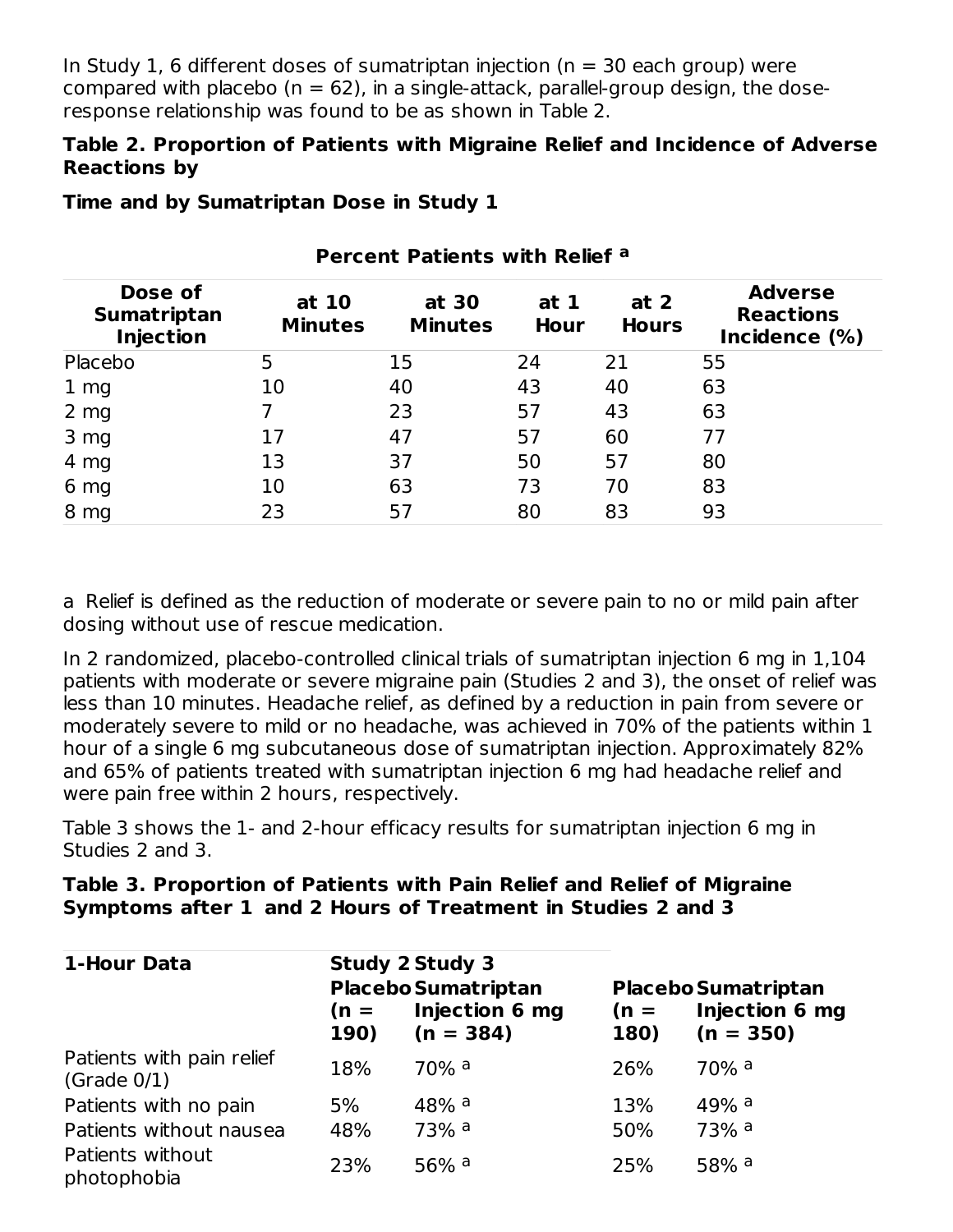| Patients with little or<br>no clinical disability b | 34% | $76%$ <sup>a</sup>                           | 34%                 | $76%$ <sup>a</sup>                                  |
|-----------------------------------------------------|-----|----------------------------------------------|---------------------|-----------------------------------------------------|
| 2-Hour Data                                         |     | <b>Study 2 Study 3</b>                       |                     |                                                     |
|                                                     | C   | <b>Placebo</b><br><b>Injection</b><br>6 mg d | <b>Placebo</b><br>C | <b>Sumatriptan</b><br><b>Injection</b><br>6 mg $^d$ |
| Patients with pain relief<br>(Grade 0/1)            | 31% | $81\%$ <sup>a</sup>                          | 39%                 | $82\%$ <sup>a</sup>                                 |
| Patients with no pain                               | 11% | $63\%$ <sup>a</sup>                          | 19%                 | $65\%$ <sup>a</sup>                                 |
| Patients without nausea                             | 56% | $82\%$ <sup>a</sup>                          | 63%                 | $81\%$ <sup>a</sup>                                 |
| Patients without<br>photophobia                     | 31% | $72%$ <sup>a</sup>                           | 35%                 | $71\%$ <sup>a</sup>                                 |
| Patients with little or<br>no clinical disability b | 42% | $85%$ <sup>a</sup>                           | 49%                 | $84\%$ <sup>a</sup>                                 |

a P<0.05 versus placebo.

b A successful outcome in terms of clinical disability was defined prospectively as ability to work mildly impaired or ability to work and function normally.

c Includes patients that may have received an additional placebo injection 1 hour after the initial injection.

d Includes patients that may have received an additional 6 mg of sumatriptan injection 1 hour after the initial injection.

Sumatriptan injection also relieved photophobia, phonophobia (sound sensitivity), nausea, and vomiting associated with migraine attacks. Similar efficacy was seen when patients self-administered sumatriptan injection using the sumatriptan autoinjector.

The efficacy of sumatriptan injection was unaffected by whether or not the migraine was associated with aura, duration of attack, gender or age of the patient, or concomitant use of common migraine prophylactic drugs (e.g., beta-blockers).

## **14.2 Cluster Headache**

The efficacy of sumatriptan injection in the acute treatment of cluster headache was demonstrated in 2 randomized, double-blind, placebo-controlled, 2-period crossover trials (Studies 4 and 5). Patients aged 21 to 65 years were enrolled and were instructed to treat a moderate to very severe headache within 10 minutes of onset. Headache relief was defined as a reduction in headache severity to mild or no pain. In both trials, the proportion of individuals gaining relief at 10 or 15 minutes was significantly greater among patients receiving 6 mg of sumatriptan injection compared with those who received placebo (see Table 4).

#### **Table 4. Proportion of Patients with Cluster Headache Relief by Time in Studies 4 and 5**

| Study 4 |                                       | Study 5 |                                       |
|---------|---------------------------------------|---------|---------------------------------------|
| $(n =$  | Placebo Sumatriptan<br>(n = lnjection | $(n =$  | Placebo Sumatriptan<br>(n = lnjection |
| 201     | 6 mg                                  | 001     | 6 mg                                  |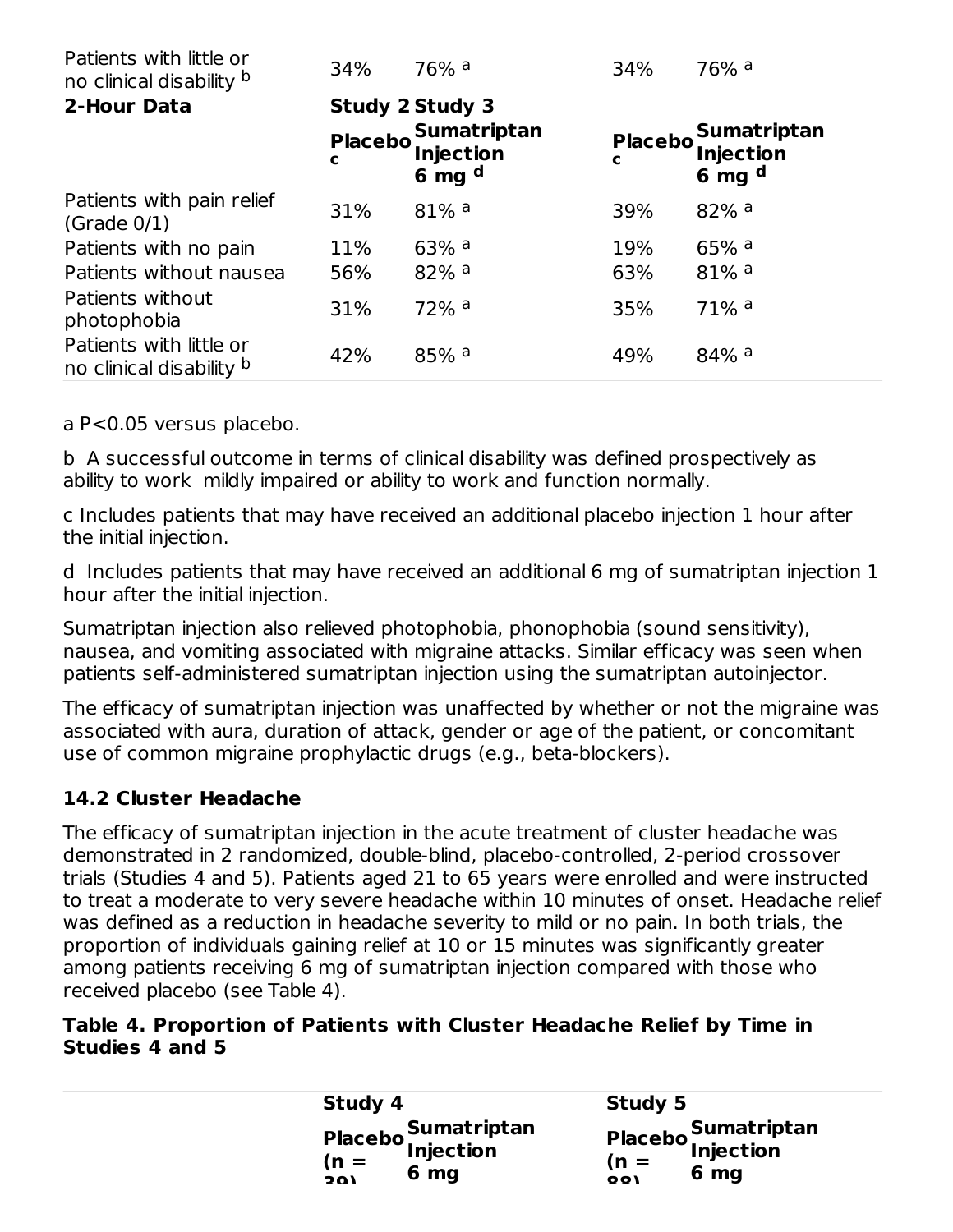|                                        | コフノ | $(n = 39)$         | $\mathbf{O} \mathbf{O}$ | $(n = 92)$         |
|----------------------------------------|-----|--------------------|-------------------------|--------------------|
| Patients with pain relief<br>(no/mild) |     |                    |                         |                    |
| 5 Minutes post-injection               | 8%  | 21%                | 7%                      | $23%$ <sup>a</sup> |
| 10 Minutes post-injection              | 10% | $49%$ <sup>a</sup> | 25%                     | $49%$ <sup>a</sup> |
| 15 Minutes post-injection              | 26% | 74% a              | 35%                     | $75%$ <sup>a</sup> |

a P<0.05.

n = Number of headaches treated

An estimate of the cumulative probability of a patient with a cluster headache obtaining relief after being treated with either sumatriptan injection or placebo is presented in Figure 1.





a The figure uses Kaplan-Meier (product limit) Survivorship Plot. Patients taking rescue medication were censored at 15 minutes.

The plot was constructed with data from patients who either experienced relief or did not require (request) rescue medication within a period of 2 hours following treatment. As a consequence, the data in the plot are derived from only a subset of the 258 headaches treated (rescue medication was required in 52 of the 127 placebo-treated headaches and 18 of the 131 headaches treated with sumatriptan injection).

Other data suggest that treatment with sumatriptan injection is not associated with an increase in early recurrence of headache and has little effect on the incidence of lateroccurring headaches (i.e., those occurring after 2, but before 18 or 24 hours).

## **16 HOW SUPPLIED/STORAGE AND HANDLING**

Sumatriptan injection USP contains sumatriptan (base) as the succinate salt and is supplied as a clear, colorless to pale yellow, sterile, nonpyrogenic solution as follows:

NDC: 70518-3179-00

PACKAGING: 2 in 1 CARTON, 0.5 mL in 1 SYRINGE TYPE 2

Store at 25°C (77°F); excursions permitted 15°C to 30°C (59°F to 86°F) [see USP Controlled Room Temperature]. Protect from light.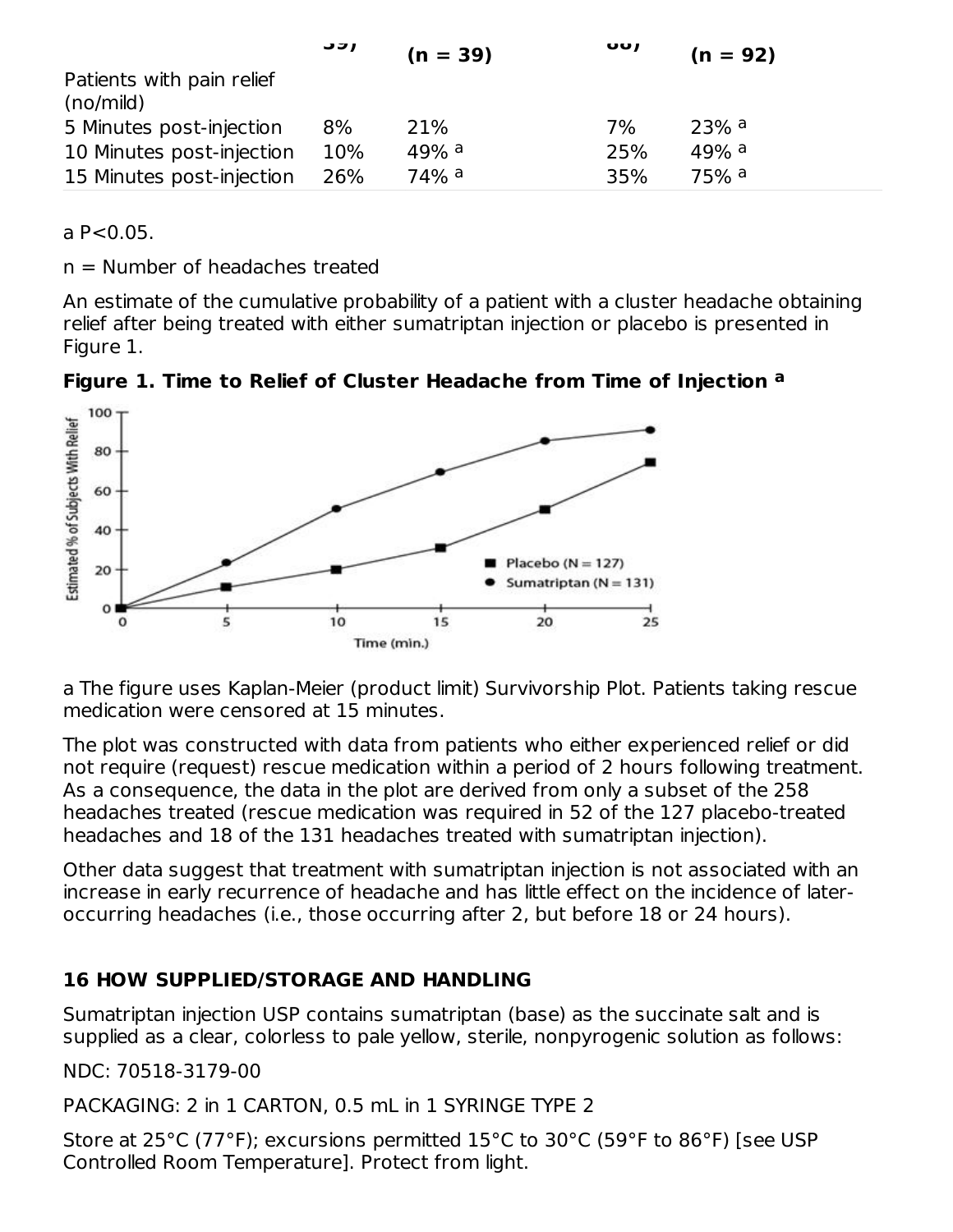Repackaged and Distributed By:

Remedy Repack, Inc.

625 Kolter Dr. Suite #4 Indiana, PA 1-724-465-8762

## **17 PATIENT COUNSELING INFORMATION**

Advise the patient to read the FDA-approved patient labeling (Patient Information and Instructions for Use).

#### Risk of Myocardial Ischemia and/or Infarction, Prinzmetal's Angina, Other Vasospasm-Related Events, Arrhythmias, and Cerebrovascular Events

Inform patients that sumatriptan injection may cause serious cardiovascular side effects such as myocardial infarction or stroke. Although serious cardiovascular events can occur without warning symptoms, patients should be alert for the signs and symptoms of chest pain, shortness of breath, irregular heartbeat, significant rise in blood pressure, weakness, and slurring of speech and should ask for medical advice if any indicative sign or symptoms are observed. Apprise patients of the importance of this follow-up [see Warnings and Precautions ( 5.1, 5.2, 5.4, 5.5, 5.8)].

#### Hypersensitivity Reactions

Inform patients that anaphylactic/anaphylactoid reactions have occurred in patients receiving sumatriptan injection. Such reactions can be life-threatening or fatal. In general, anaphylactic reactions to drugs are more likely to occur in individuals with a history of sensitivity to multiple allergens [see Contraindications (4), Warnings and Precautions (5.9)].

#### Concomitant Use with Other Triptans or Ergot Medications

Inform patients that use of sumatriptan injection within 24 hours of another triptan or an ergot-type medication (including dihydroergotamine or methysergide) is contraindicated [see Contraindications (4), Drug Interactions ( 7.1, 7.3)].

#### Serotonin Syndrome

Caution patients about the risk of serotonin syndrome with the use of sumatriptan injection or other triptans, particularly during combined use with SSRIs, SNRIs, TCAs, and MAO inhibitors [see Warnings and Precautions (5.7), Drug Interactions (7.4)].

#### Medication Overuse Headache

Inform patients that use of acute migraine drugs for 10 or more days per month may lead to an exacerbation of headache and encourage patients to record headache frequency and drug use (e.g., by keeping a headache diary) [see Warnings and Precautions (5.6)].

#### **Pregnancy**

Advise patients to notify their healthcare provider if they become pregnant during treatment or plan to become pregnant [see **Use in Specific Populations ( 8.1)** ].

#### Lactation

Advise patients to notify their healthcare provider if they are breastfeeding or plan to breastfeed [see Use in Specific Populations (8.2)].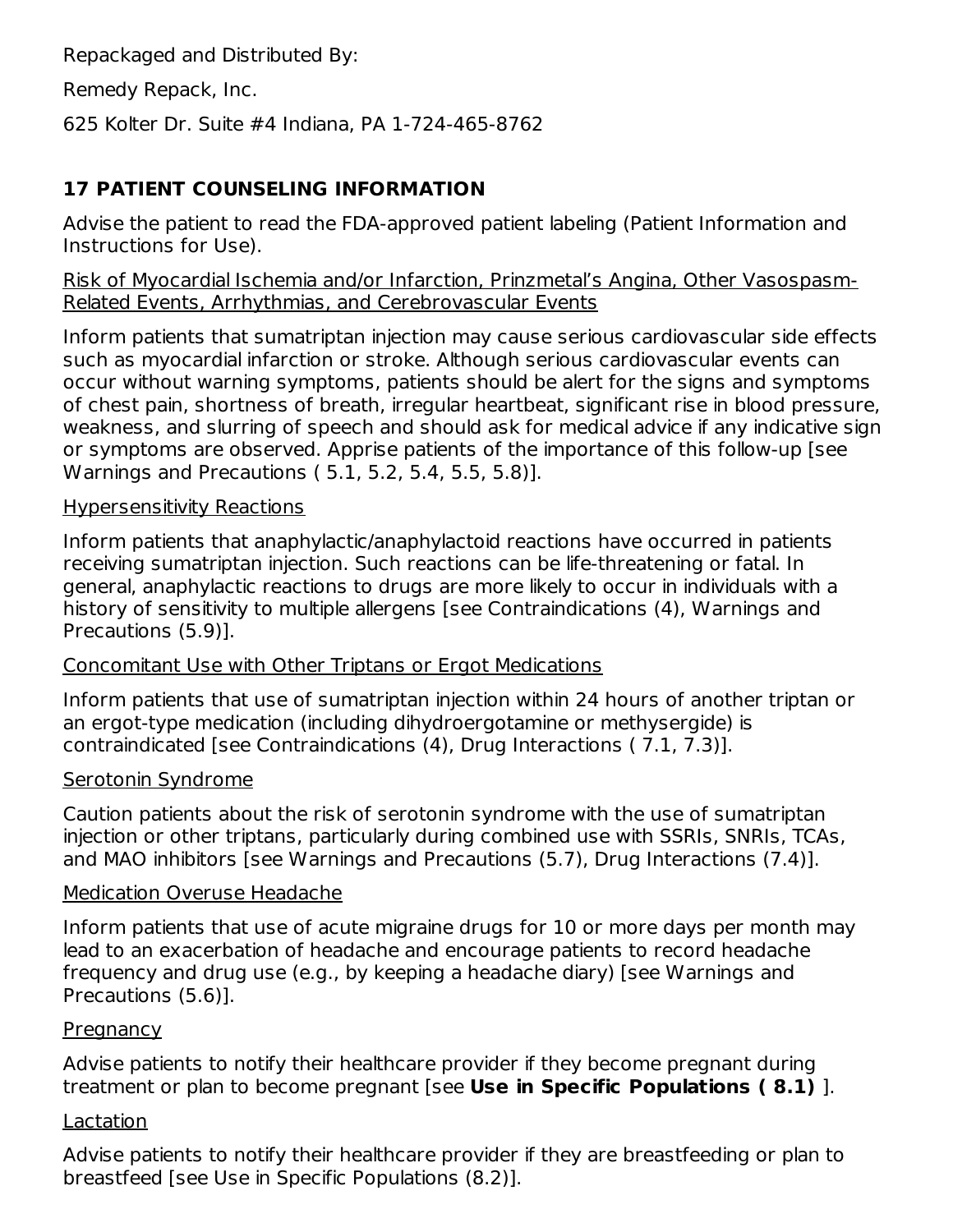#### Ability to Perform Complex Tasks

breastfeed [see Use in Specific Populations (8.2)].

Treatment with sumatriptan injection may cause somnolence and dizziness; instruct patients to evaluate their ability to perform complex tasks after administration of sumatriptan injection.

#### How to Use Sumatriptan Injection

Instruct patients to read the Instructions for Use before starting therapy. Provide patients instruction on the proper use of sumatriptan injection if they are able to selfadminister sumatriptan injection in medicaly unsupervised situations. Instruct patients on storage and disposal of the pen [see How Supplied/Storage and Handling ( 16)].

Inform patients that the needle in the sumatriptan autoinjector penetrates approximately 1/4 of an inch (5 to 6 mm). Inform patients that the injection is intended to be given subcutaneously and intramuscular or intravascular delivery should be avoided. Instruct patients to use injection sites with an adequate skin and subcutaneous thickness to accommodate the length of the needle.

Rx Only

Repackaged By / Distributed By: RemedyRepack Inc.

625 Kolter Drive, Indiana, PA 15701

(724) 465-8762

#### **PATIENT INFORMATION**

#### **Sumatriptan Injection USP**

**(soo'' ma trip' tan)**

**What is the most important information I should know about sumatriptan injection?**

**Sumatriptan can cause serious side effects, including:**

#### **Heart attack and other heart problems. Heart problems may lead to death.**

#### **Stop taking sumatriptan and get emergency medical help right away if you have any of thefollowing symptoms of a heart attack:**

- discomfort in the center of your chest that lasts for more than a few minutes, or that goes away and comes back
- severe tightness, pain, pressure, or heaviness in your chest, throat, neck, or jaw
- pain or discomfort in your arms, back, neck, jaw, or stomach
- shortness of breath with or without chest discomfort
- breaking out in a cold sweat
- nausea or vomiting
- feeling lightheaded

Sumatriptan is not for people with risk factors for heart disease unless a heart exam is done and shows no problem. You have a higher risk for heart disease if you:

- have high blood pressure
- have high cholesterol levels
- $\bullet$  smoke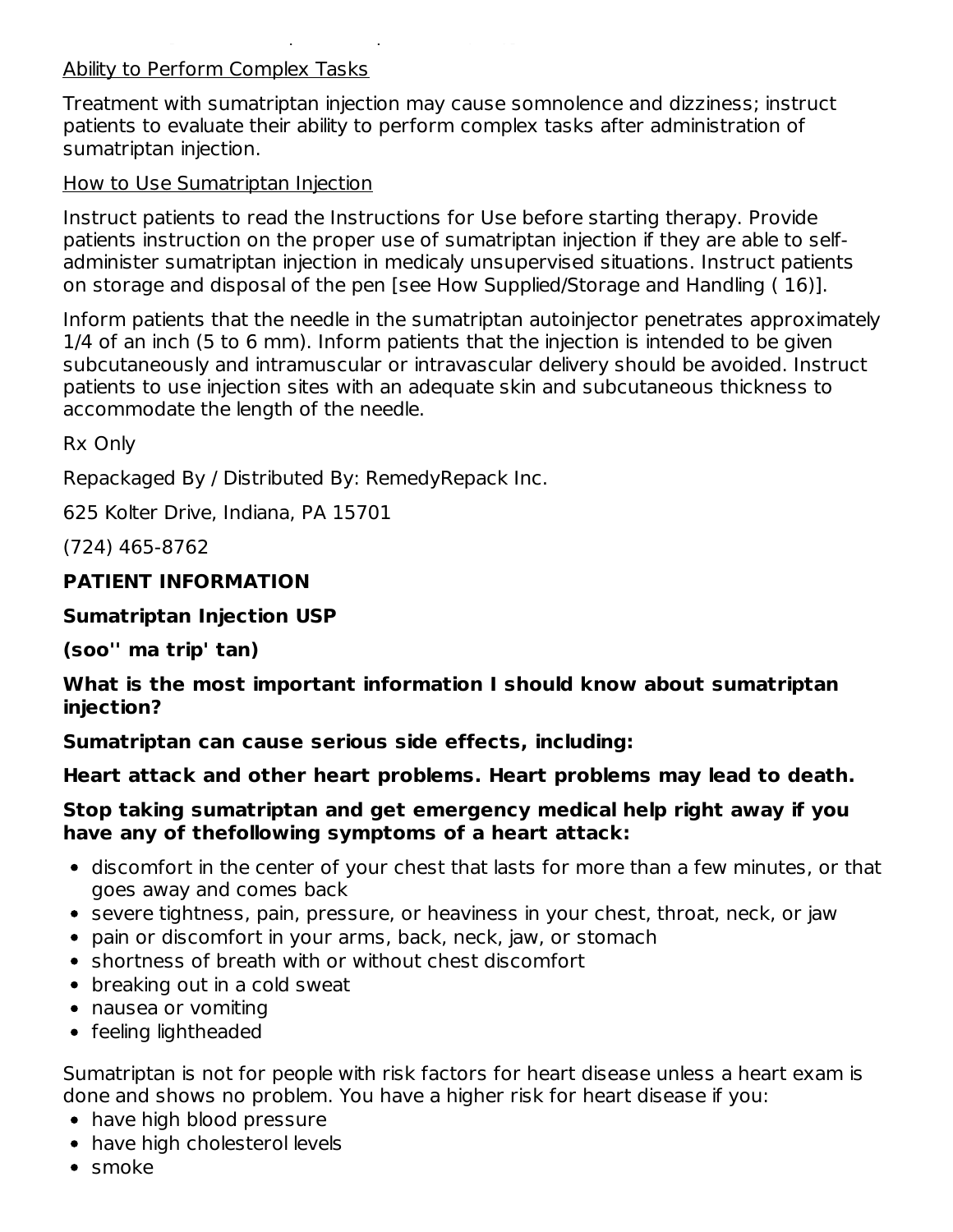- are overweight
- have diabetes
- have a family history of heart disease

#### **What is sumatriptan?**

Sumatriptan injection is a prescription medicine used to treat acute migraine headaches with or without aura and acute cluster headaches in adults who have been diagnosed with migraine or cluster headaches.

Sumatriptan is not used to treat other types of headaches such as hemiplegic (that make you unable to move on one side of your body) or basilar (rare form of migraine with aura) migraines. Sumatriptan is not used to prevent or decrease the number of migraine or cluster headaches you have.

It is not known if sumatriptan is safe and effective in children under 18 years of age.

#### **Do not take sumatriptan injection if you have:**

- heart problems or a history of heart problems
- narrowing of blood vessels to your legs, arms, stomach, or kidneys (peripheral vascular disease)
- uncontrolled high blood pressure
- severe liver problems
- hemiplegic migraines or basilar migraines. If you are not sure if you have these types of migraines, ask your healthcare provider.
- had a stroke, transient ischemic attacks (TIAs), or problems with your blood circulation
- taken any of the following medicines in the last 24 hours:
- $\bullet$   $\circ$  almotriptan (AXERT)
	- o frovatriptan (FROVA)
	- rizatriptan (MAXALT, MAXALT-MLT)
	- sumatriptan and naproxen (TREXIMET)
	- ergotamines (CAFERGOT, ERGOMAR, MIGERGOT)
	- o eletriptan (RELPAX)
	- naratriptan (AMERGE)
	- sumatriptan and naproxen (TREXIMET)
	- dihydroergotamine (D.H.E. 45, MIGRANAL)

Ask your healthcare provider if you are not sure if your medicine is listed above.

• an allergy to sumatriptan or any of the ingredients in sumatriptan injection. See the end of this leaflet for a complete list of ingredients in sumatriptan injection.

#### **Before you take sumatriptan, tell your healthcare provider about all of your medical conditions, including if you:**

- have high blood pressure
- have high cholesterol
- have diabetes
- smoke
- are overweight
- have heart problems or family history of heart problems or stroke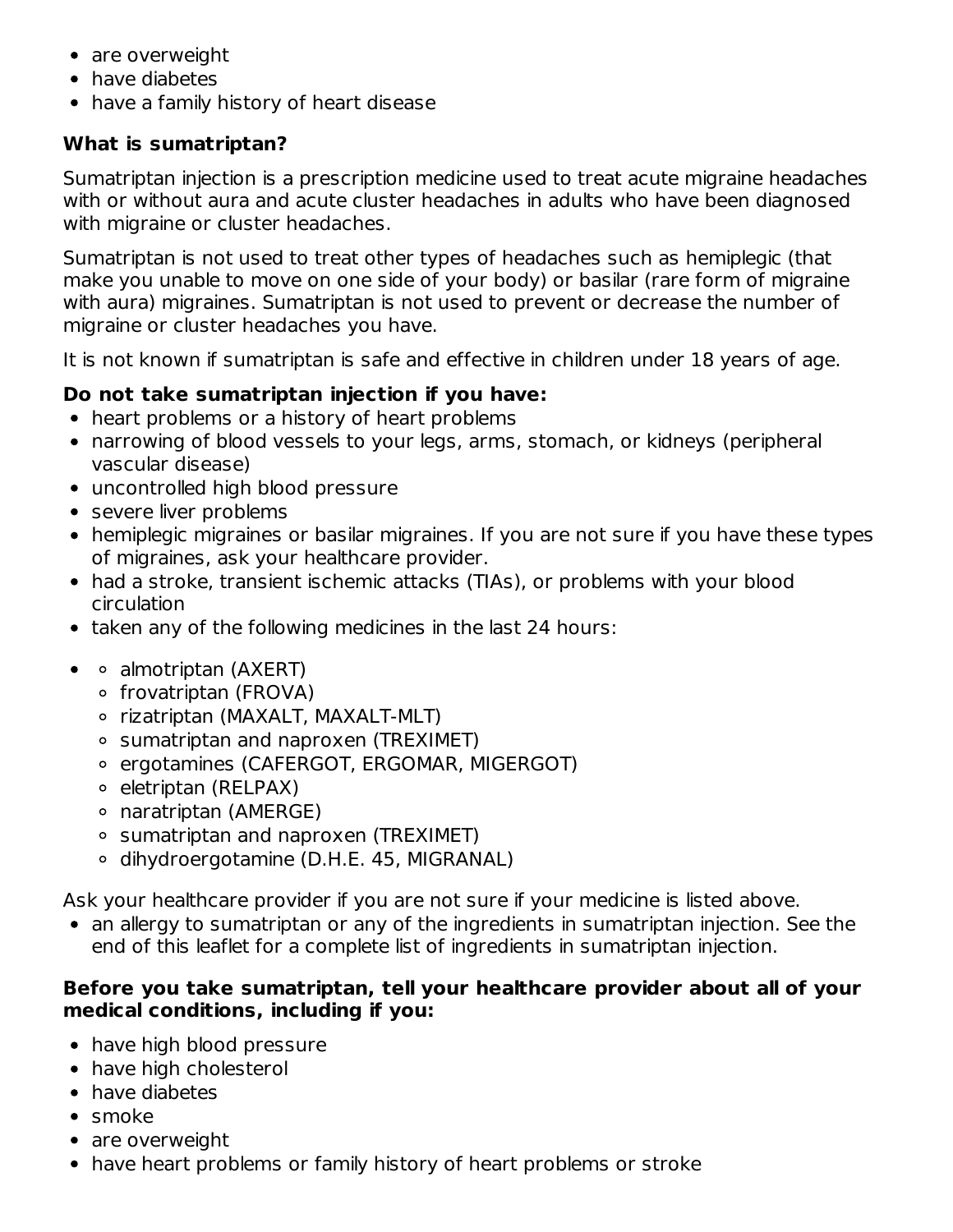- have kidney problems
- have liver problems
- have had epilepsy or seizures
- are not using effective birth control
- become pregnant while taking sumatriptan
- are pregnant or plan to become pregnant. It is not known if sumatriptan can harm your unborn baby.
- are breastfeeding or plan to breastfeed. Sumatriptan passes into your breast milk and may harm your baby. Talk with your healthcare provider about the best way to feed your baby if you take sumatriptan.

# **Tell your healthcare provider about all the medicines you take,** including

prescription and over-the-counter medicines, vitamins, and herbal supplements.

Sumatriptan and certain other medicines can affect each other, causing serious side effects.

## **Especially tell your healthcare provider if** you take antidepressant medicines called:

- selective serotonin reuptake inhibitors (SSRIs)
- serotonin norepinephrine reuptake inhibitors (SNRIs)
- tricyclic antidepressants (TCAs)
- monoamine oxidase inhibitors (MAOIs)

Ask your healthcare provider or pharmacist for a list of these medicines if you are not sure.

Know the medicines you take. Keep a list of them to show your healthcare provider or pharmacist when you get a new medicine.

## **How should I take sumatriptan injection?**

- Certain people should take their first dose of sumatriptan injection in their healthcare provider's office or in another medical setting. Ask your healthcare provider if you should take your first dose in a medical setting.
- Use sumatriptan injection exactly as your healthcare provider tells you to use it.
- Your healthcare provider may change your dose. Do not change your dose without first talking with your healthcare provider
- For adults, the usual dose is a single injection given just below the skin.
- You should give an injection as soon as the symptoms of your headache start, but it may be given at any time during a migraine or cluster headache attack.
- If you did not get any relief after the first injection, do not give a second injection without first talking with your healthcare provider.
- If your headache comes back or you only get some relief after your first injection, you can take a second injection 1 hour after the first injection, but not sooner.
- Do not take more than 12 mg in a 24 hour period.
- If you use too much sumatriptan injection, call your healthcare provider or go to the nearest hospital emergency room right away.
- You should write down when you have headaches and when you take sumatriptan injection so you can talk with your healthcare provider about how sumatriptan injection is working for you.

## **What should I avoid while taking sumatriptan injection?**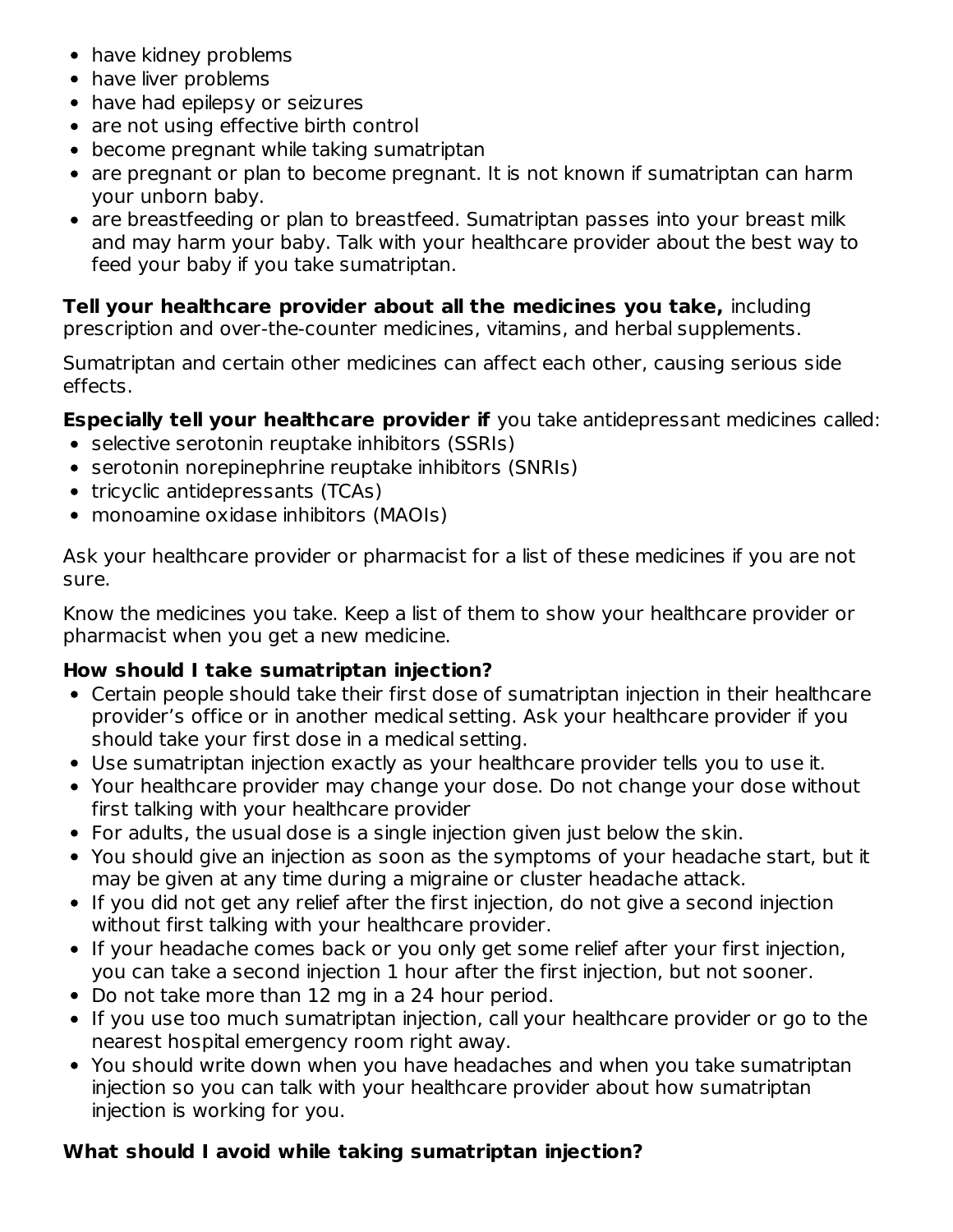Sumatriptan can cause dizziness, weakness, or drowsiness. If you have these symptoms, do not drive a car, use machinery, or do anything where you need to be alert.

### **What are the possible side effects of sumatriptan injection?**

#### **Sumatriptan may cause serious side effects.** See **"What is the most important information I should know about sumatriptan injection?"**

These serious side effects include:

- changes in color or sensation in your fingers and toes (Raynaud's syndrome)
- stomach and intestinal problems (gastrointestinal and colonic ischemic events). Symptoms of gastrointestinal and colonic ischemic events include:
- sudden or severe stomach pain
- stomach pain after meals
- weight loss
- nausea or vomiting
- constipation or diarrhea
- bloody diarrhea
- fever
- problems with blood circulation to your legs and feet (peripheral vascular ischemia). Symptoms of peripheral vascular ischemia include:
- $\bullet$   $\circ$  cramping and pain in your legs or hips
	- feeling of heaviness or tightness in your leg muscles
	- ∘ burning or aching pain in your feet or toes while resting
	- numbness, tingling, or weakness in your legs
	- cold feeling or color changes in 1 or both legs or feet
- medication overuse headaches. Some people who use too many sumatriptan injections may have worse headaches (medication overuse headache). If your headaches get worse, your healthcare provider may decide to stop your treatment with sumatriptan.
- serotonin syndrome. Serotonin syndrome is a rare but serious problem that can happen in people using sumatriptan injection, especially if sumatriptan injection is used with anti-depressant medicines called SSRIs or SNRIs.

Call your healthcare provider right away if you have any of the following symptoms of serotonin syndrome:

Tell your healthcare provider if you have any side effect that bothers you or that does not go away.

These are not all the possible side effects of sumatriptan injection. Call your doctor for medical advice about side effects.

You may report side effects to FDA at 1-800-FDA-1088.

#### **How should I store sumatriptan injection?**

**Keep sumatriptan injection and all medicines out of the reach of children.**

**General information about the safe and effective use of sumatriptan injection**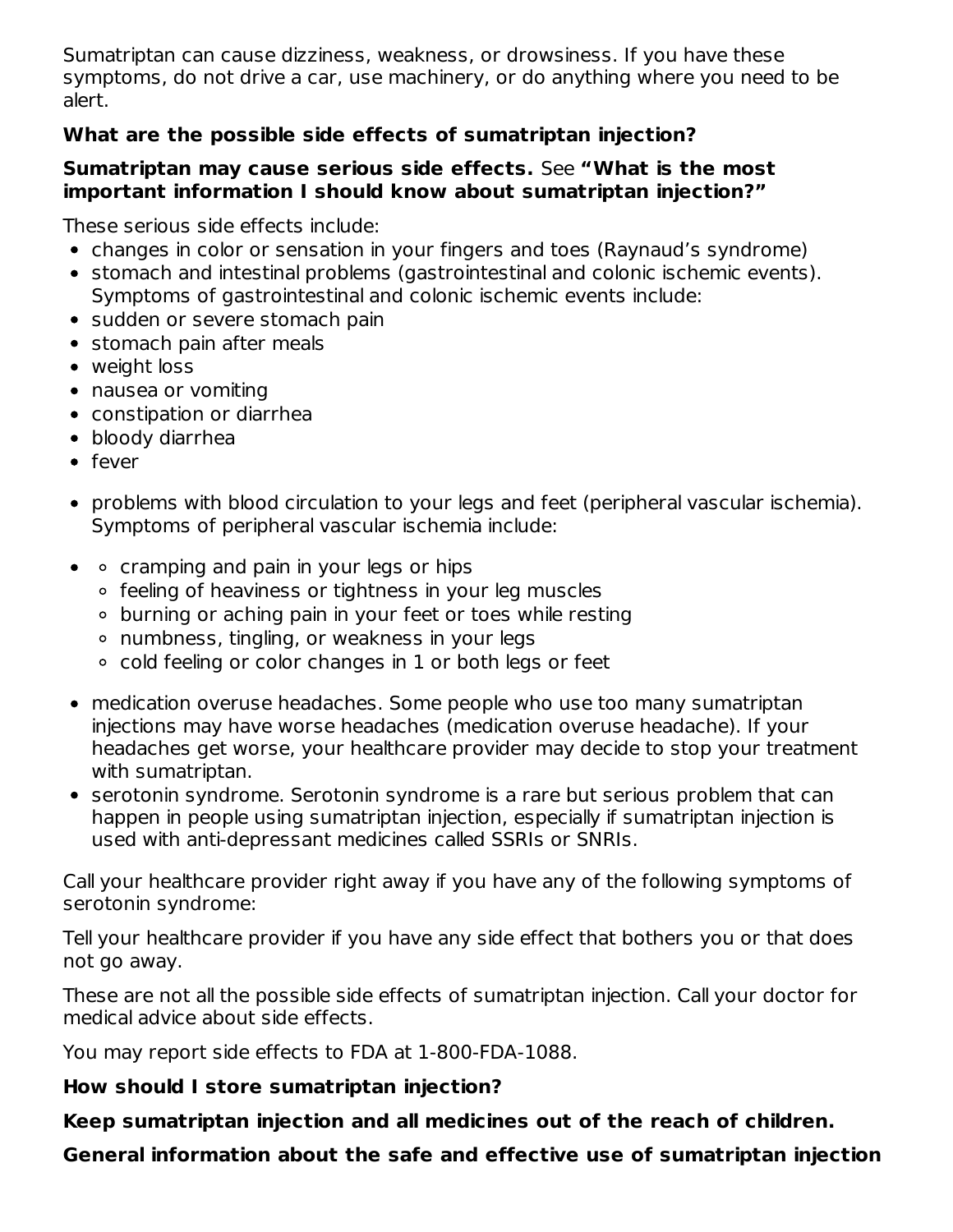Medicines are sometimes prescribed for purposes other than those listed in Patient Information leaflets. Do not use sumatriptan injection for a condition for which it was not prescribed. Do not give sumatriptan injection to other people, even if they have the same symptoms you have. It may harm them.

This Patient Information leaflet summarizes the most important information about sumatriptan injection. If you would like more information, talk with your healthcare provider. You can ask your healthcare provider or pharmacist for information about sumatriptan injection that is written for healthcare professionals.

For more information, call 1-888-375-3784.

#### **What are the ingredients in sumatriptan injection?**

**Active ingredient:** sumatriptan succinate USP

**Inactive ingredients:** sodium chloride, water for injection.

The other brands listed are trademarks of their respective owners and are not trademarks of Dr. Reddy's Laboratories Limited. The makers of these brands are not affiliated with and do not endorse Dr. Reddy's Laboratories Limited or its products.

#### **SUMATRIPTAN INJECTION**

### **INSTRUCTIONS FOR USE OF DISPOSABLE SUMATRIPTAN AUTOINJECTOR SYSTEM**

Read this Patient Instructions for Use before you start to use Sumatriptan Autoinjector System. There may be new information. This information does not take the place of talking with your healthcare provider about your medical condition or treatment. You and your healthcare provider should talk about sumatriptan injection when you start taking it and at regular checkups.



## **Instructions for Use of Autoinjector Pen**

## **Important things that you need to know**

This device is called an Autoinjector pen. Here we use the shorter name 'pen'.

- 1.Read all of the instructions carefully before using this pen.
- 2. Follow these step-by-step instructions every time you use the pen.
- 3. Only use each pen once do not try to use more than once.

If you have any further questions, ask your doctor or pharmacist.

## **A. ABOUT THE AUTOINJECTOR PEN**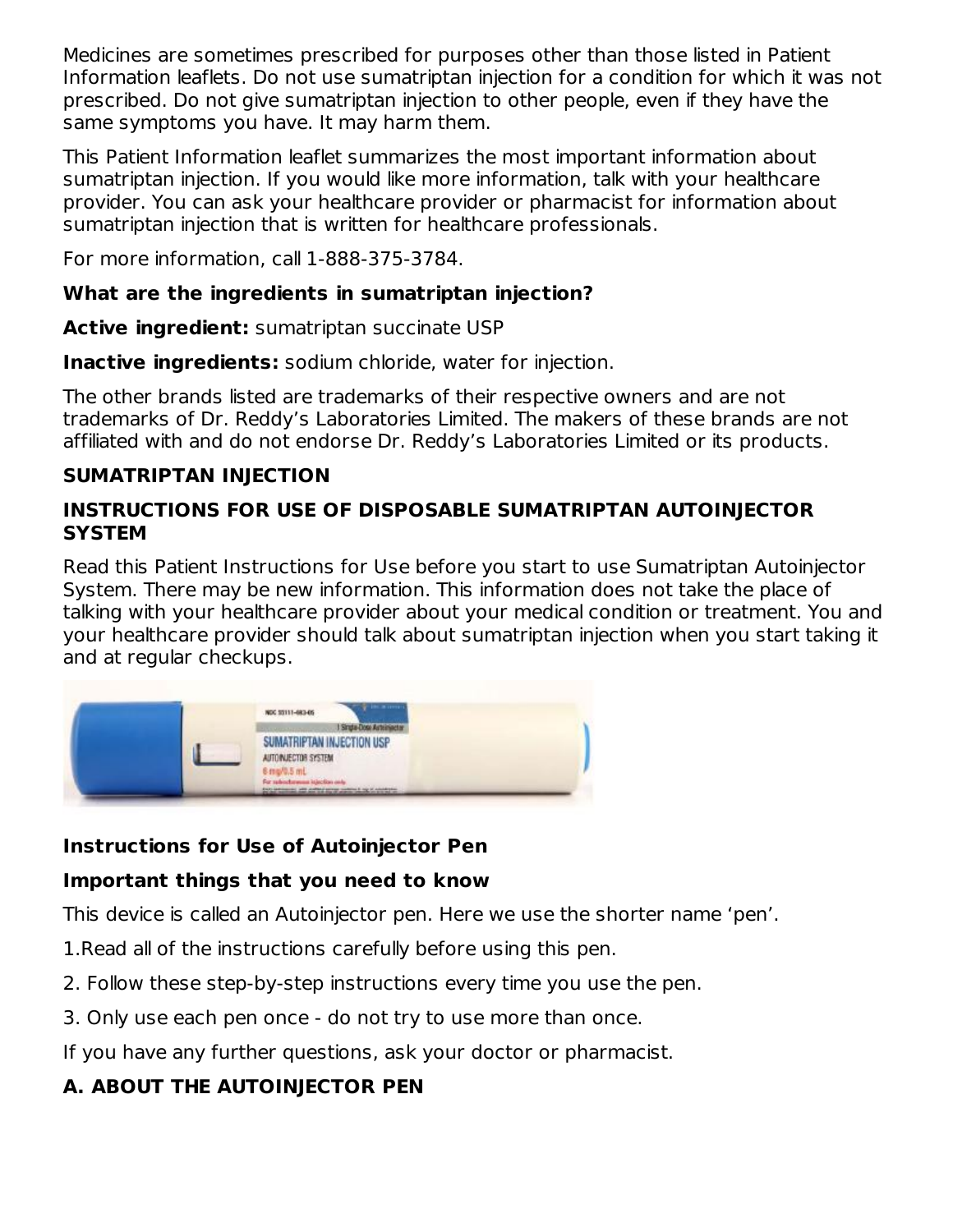The parts of the pen are shown in this picture.



## **B. GETTING READY**

## **Getting ready for the injection**

- 1.Wash your hands.
- 2.Choose an area with an adequate fatty tissue layer.
- 3.Clean the skin area to be injected with alcohol or a new sterile swab

### **THIGH**

# THIGH





#### **Getting the pen ready**

- 4. Take the pen out of the package.
- 5. Look in the medicine window on the pen.
- mental changes such as seeing things that are not there (hallucinations), agitation, or coma
- fast heartbeat
- changes in blood pressure
- high body temperature
- tight muscles
- $\bullet$  trouble walking
- hives (itchy bumps); swelling of your tongue, mouth, or throat
- seizures. Seizures have happened in people taking sumatriptan injection who have never had seizures before. Talk with your healthcare provider about your chance of having seizures while you take sumatriptan injection.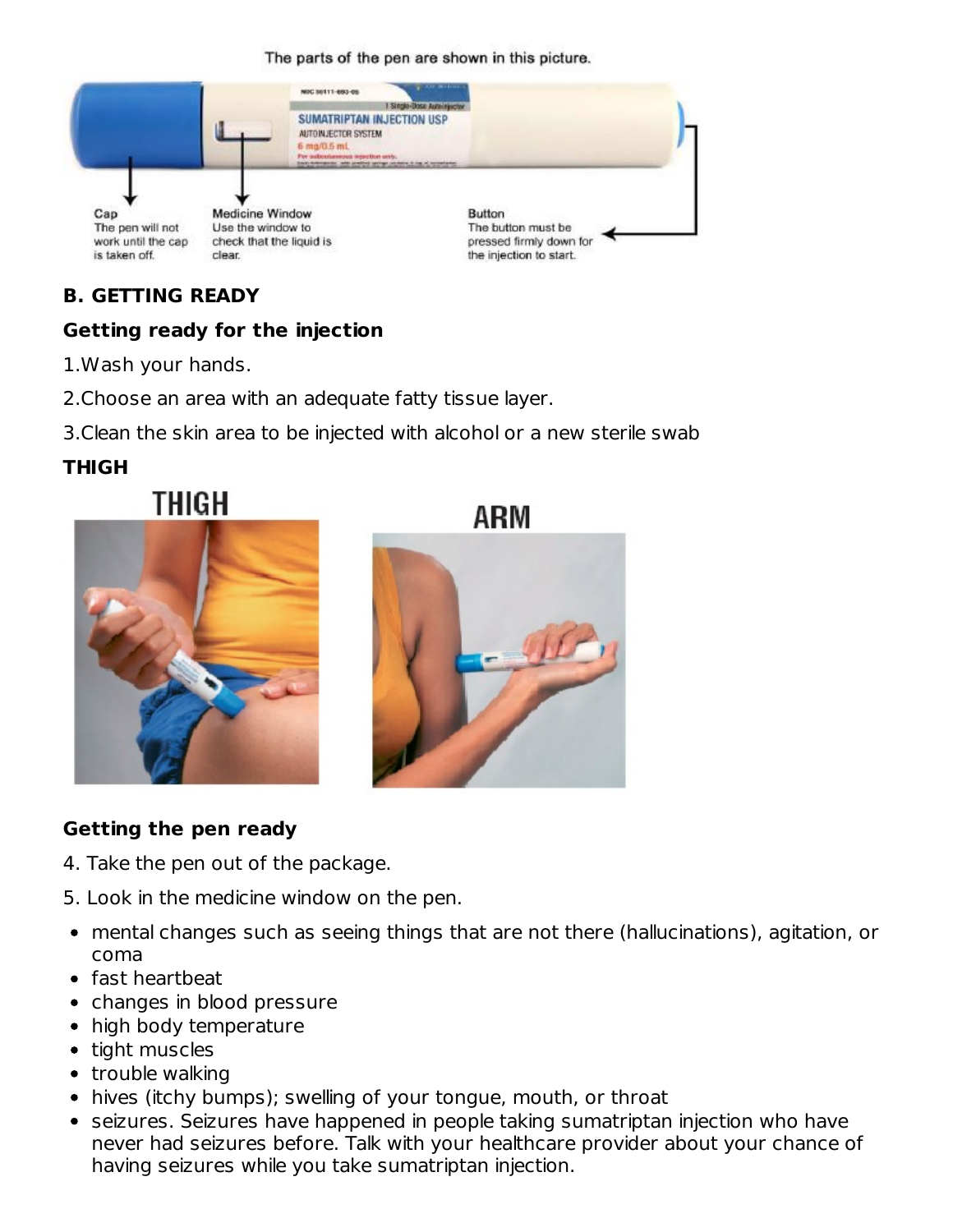The most common side effects of sumatriptan injection include:

- pain or redness at your injection site
- tingling or numbness in your fingers or toes
- dizziness
- warm, hot, burning feeling to your face (flushing)
- discomfort or stiffness in your neck
- feeling weak, drowsy, or tired
	- Store at 25°C (77°F); excursions permitted 15°C to 30°C (59°F to 86°F) [see USP Controlled Room Temperature].
	- Store your medicine away from light.
	- Keep your medicine in the packaging or carrying case provided with it.
	- **Use the device immediately once the cap has been removed; it is advised not to postpone the injection.**
	- **Keep the Sumatriptan Autoinjector System out of the reach of children. Before Injection**



#### **After Injection**



If the plunger rod can be seen through the medicine window, the device is spent and cannot be used again.

#### **6. Pull the cap off the pen**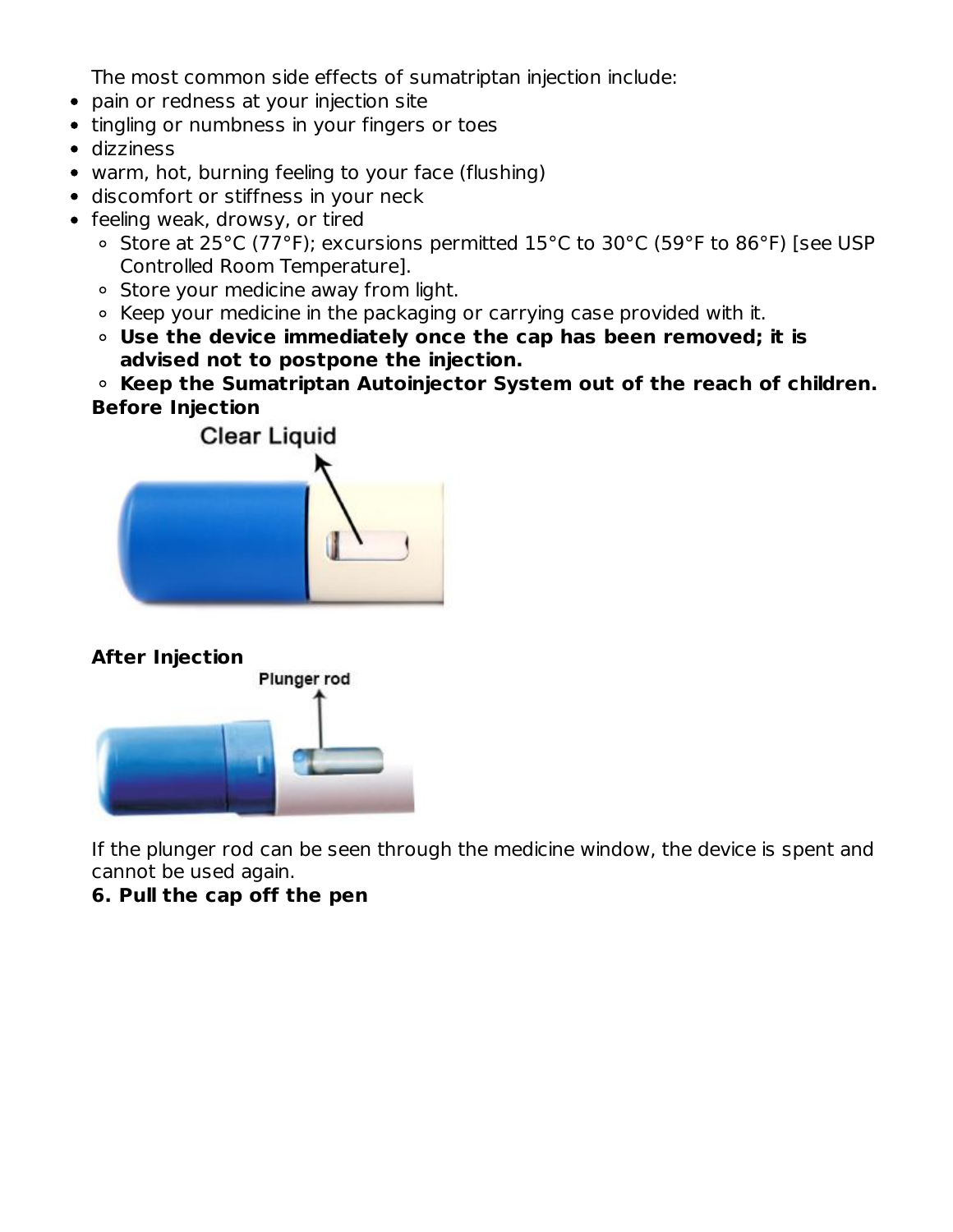

**7. Look inside the cap, check that the gray needle cover is inside.** Do not use the pen if the gray needle cover is not inside the cap.



**8. Do not try to put the cap back**

**You are now ready to inject the medicine, go to step 9**.

**C. INJECTING THE MEDICINE**

**9. Without pressing the blue button, push the pen firmly against your skin.**



**Keep the pen pressed against your skin for the next steps**

- **10. Do not attempt to re-engage the safety lock at any time.**
- **11. Firmly press down the blue button on the top of the pen until it will**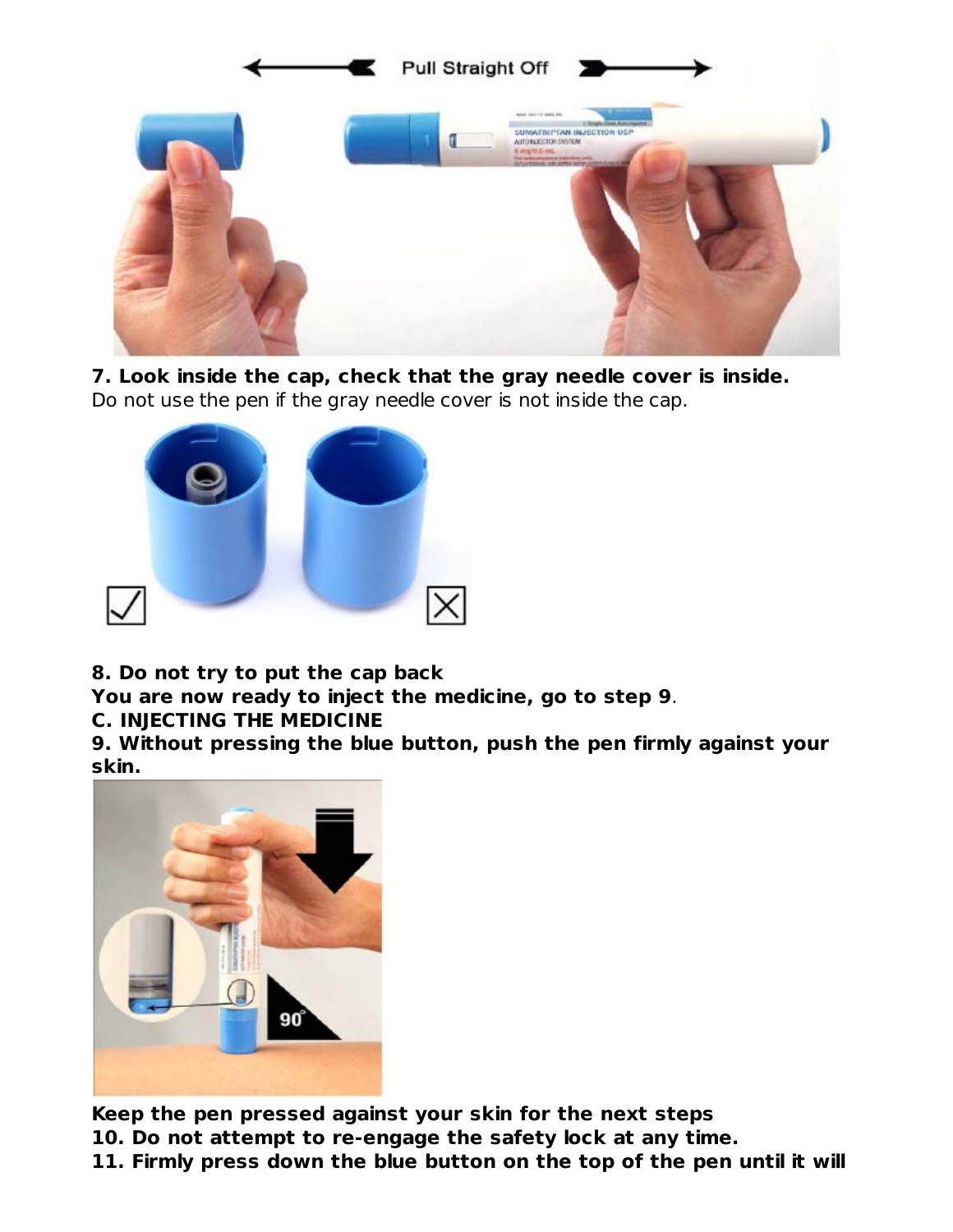# **not go further.**



#### **12. Do not take the pen off your skin**

If you take the pen off before the second click, not all the medicine will be injected. **13. Carefully take the pen off your skin.**



**D.WHAT TO DO AFTER THE INJECTION 14. Replace the cap right away**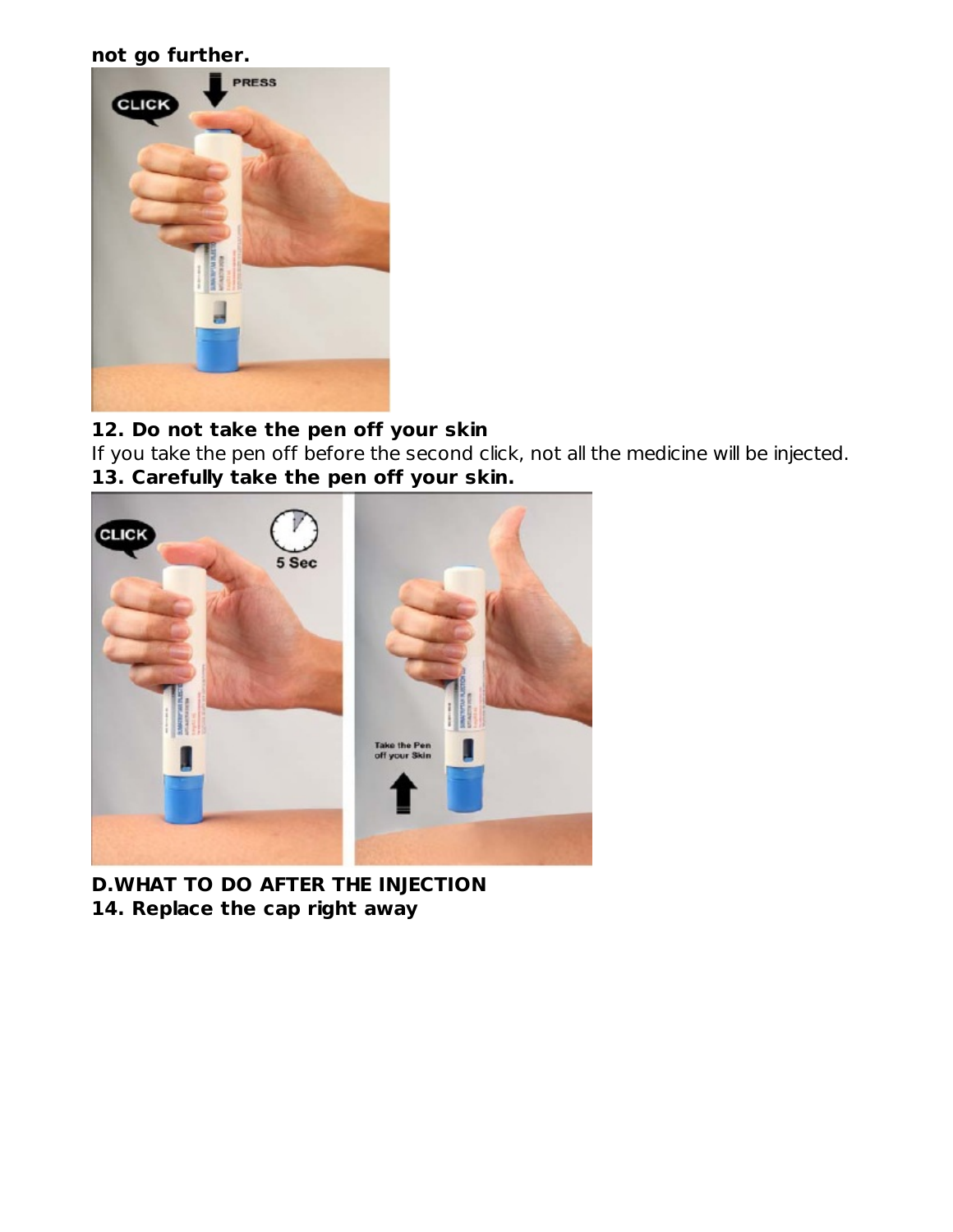

If you notice a spot of blood at the injection site, dab away with a cotton ball or tissue paper. Do not rub the injection site. If needed, you may cover the injection site with a bandage.

#### **15. Discard the whole sumatriptan injection autoinjector after use. Do not try to reuse the autoinjector pen**

This Patient Information and Instructions for Use has been approved by the U.S. Food and Drug Administration.

To reorder additional Patient information sheets contact Dr. Reddy's Customer Service at 1-866-733-3952.

Rx Only

Repackaged and Distributed By:

Remedy Repack, Inc.

625 Kolter Dr. Suite #4 Indiana, PA 1-724-465-8762

- Before injection, to check that the liquid is clear.
- $\circ$  If it is difficult to see what is in the window, hold the pen upto the light and check.
- After injection, the plunger rod completely fills the medicine window.
	- Do not twist the cap
	- Pull it straight off
	- Keep the cap for step 7
	- If you try to put it back this will damage the needle
	- You will now see a small blue projection in the medicine window.
	- **As long as the blue circle is visible in the medicine window, the safety lock is de-activated; the pen could fire unintentionally if the blue button is pressed by accident.**
	- You will hear a loud click (this indicates that the injection has started)
	- **Keep pushing the pen against your skin**
	- Wait for about 5 seconds until you hear the second click.
	- The second click indicates you that the injection has finished.

#### **PRINCIPAL DISPLAY PANEL**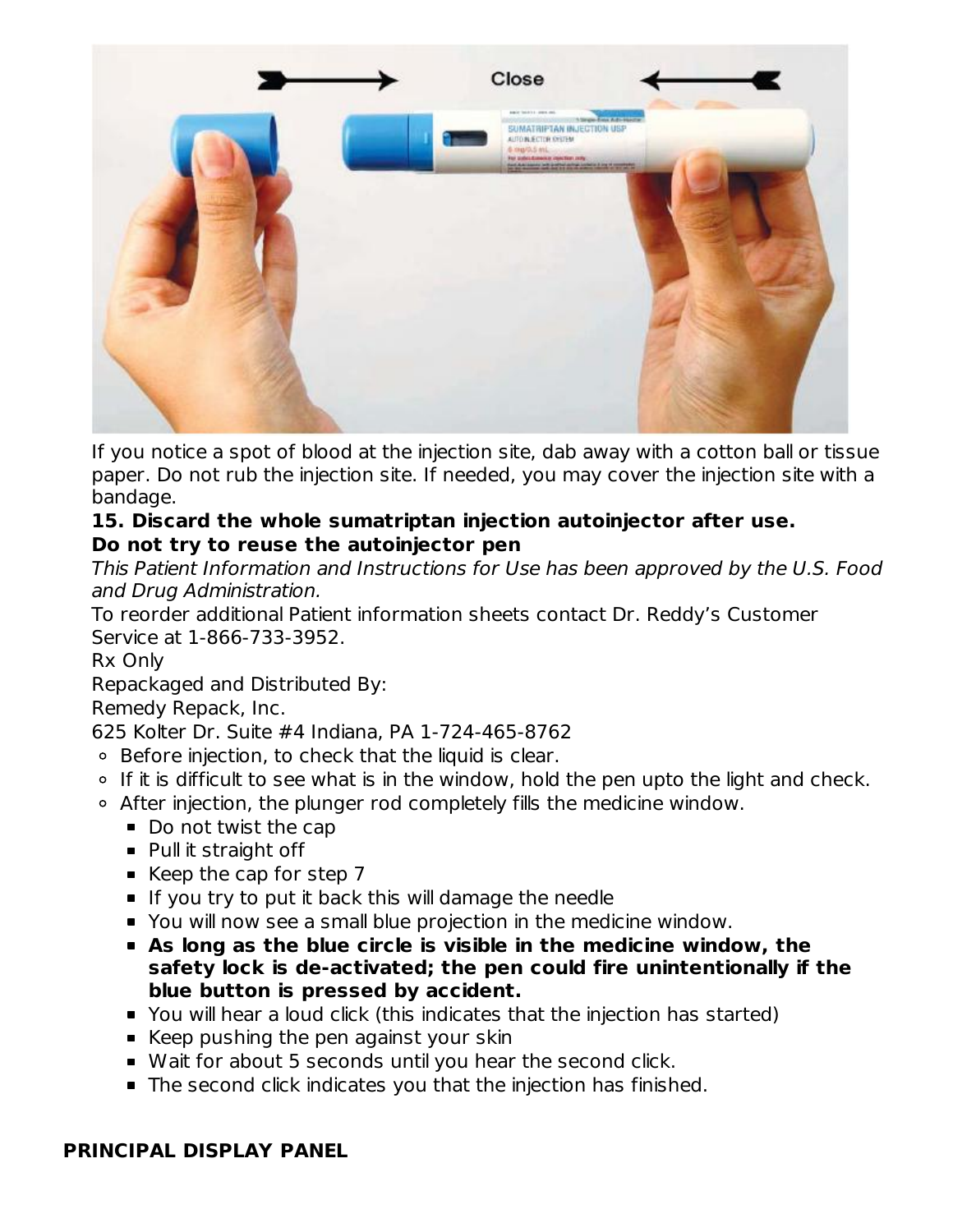DRUG: Sumatriptan Succinate

GENERIC: Sumatriptan Succinate

DOSAGE: INJECTION

ADMINSTRATION: SUBCUTANEOUS

NDC: 70518-3179-0

PACKAGING: 0.5 mL in 1 SYRINGE

OUTER PACKAGING: 2 in 1 CARTON

ACTIVE INGREDIENT(S):

• Sumatriptan Succinate 6mg in 0.5mL

INACTIVE INGREDIENT(S):

• Sodium Chloride



sumatriptan succinate injection

| <b>Product Information</b>                                                          |                                          |                              |                                    |                                |  |  |  |
|-------------------------------------------------------------------------------------|------------------------------------------|------------------------------|------------------------------------|--------------------------------|--|--|--|
| <b>Product Type</b>                                                                 | <b>HUMAN PRESCRIPTION</b><br><b>DRUG</b> | <b>Item Code</b><br>(Source) | 693)                               | NDC:70518-3179(NDC:55111-      |  |  |  |
| <b>Route of Administration</b>                                                      | <b>SUBCUTANEOUS</b>                      |                              |                                    |                                |  |  |  |
|                                                                                     |                                          |                              |                                    |                                |  |  |  |
| <b>Active Ingredient/Active Moiety</b>                                              |                                          |                              |                                    |                                |  |  |  |
|                                                                                     | <b>Ingredient Name</b>                   |                              | <b>Basis of</b><br><b>Strength</b> | <b>Strength</b>                |  |  |  |
| <b>SUMATRIPTAN SUCCINATE (UNII: 18BDZ 68989) (SUMATRIPTAN -</b><br>UNII:8R78F6L9VO) |                                          |                              | <b>SUMATRIPTAN</b>                 | 6 <sub>mg</sub><br>in $0.5$ mL |  |  |  |
|                                                                                     |                                          |                              |                                    |                                |  |  |  |